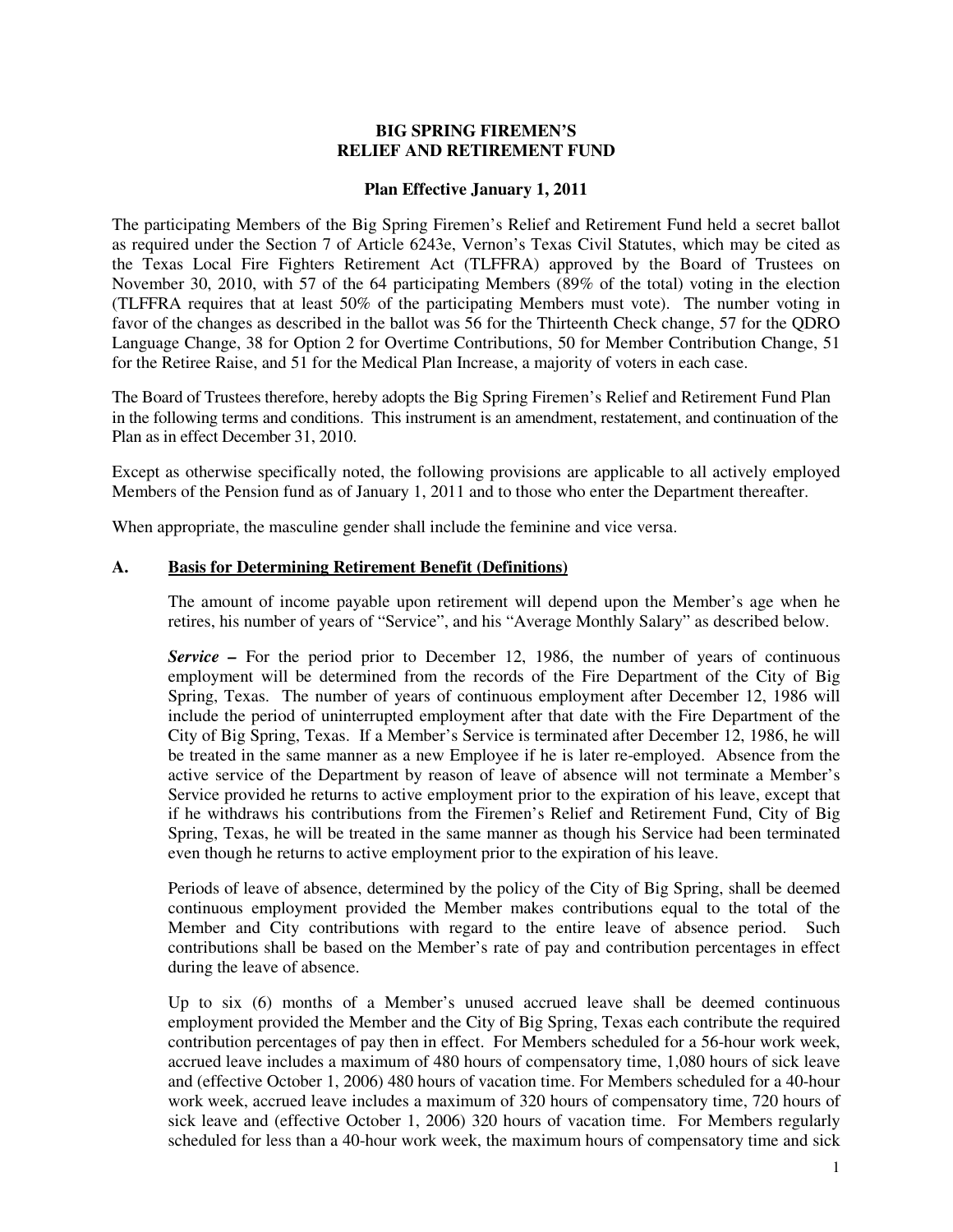leave are proportionately reduced from the limits for Members with a 40-hour work week.

*Average Monthly Salary –* Average Monthly Salary shall be the average of the Member's pay upon which contributions have been made (except as otherwise noted in this paragraph) over a period of 60 consecutive months of Service credit which results in the highest such average, or if greater, the average of the Member's pay upon which contributions have been made over the 36 month period of Service credit ended on or before December 31, 2006. Pay with respect to any unused accrued leave deemed as continuous employment shall be related to an equivalent period of service in determining the Average Monthly Salary (i.e., the period of service related to the Member's pay shall be consistent with the period of Service credited under the Plan). Effective January 1, 2011, pay included in calculating Average Monthly Salary shall include no more than 480 hours of overtime pay per year for Members scheduled for a 56-hour work week and no more than 320 hours of overtime pay for Members scheduled for a 40-hour work week. At such time as benefit payments to the Member or Member's beneficiary commence under the Plan, any contributions made by the Member with respect to Pay during the 60 month averaging period of this paragraph applicable to pay excluded from Average Monthly Salary due to the overtime pay limit, shall be refunded to such Member or Beneficiary in addition to the retirement or death benefits that are payable.

If at the time of death or disability the Member has less than 36 (or 60, as appropriate) months of Service his Average Monthly Salary shall be based on his entire period of Service.

*Member* − shall mean any employee of the Big Spring Fire Department and any other person designated by the Board of Trustees in accordance with Section  $9(c)(2)$  of the Texas Local Fire Fighters' Retirement Act. Employees covered by the Texas Municipal Retirement System (TMRS) or any other system or plan shall be excluded from the Fund as approved by the Board of Trustees.

*Normal Retirement Date (Age) –* A Member's Normal Retirement Date is the earliest date at which the Member will be at least age 50 and would have at least twenty (20) years of Service if he had not terminated covered employment. A Member's Normal Retirement Age is his age at his Normal Retirement Date.

*Termination of Service* − To Terminate Service, a member shall be required to terminate employment from the City of Big Spring Fire Department and from any position of employment with the City of Big Spring in a fire, rescue, or EMS related capacity. The Board of Trustees in its sole discretion will determine whether any position of employment with the City of Big Spring is a fire, rescue, or EMS related capacity. The Board of Trustees shall have the sole power and discretion determine if a member has Terminated Service and shall determine all questions arising in connection with the interpretation of whether a member has Terminated Credited Service.

If benefits have begun and the Board of Trustees determines the member has not Terminated Service, the benefit payments shall be suspended. Benefit payments will resume when the member Terminates Service.

## **B. Service Retirement Benefit**

- **1.** *Eligibility for Service Retirement Benefit* A Member will be eligible for a Service Retirement Benefit after he Terminates Service provided he meets both of the following requirements:
	- a. Attainment of age 50; and
	- b. Completion of 20 years of Service.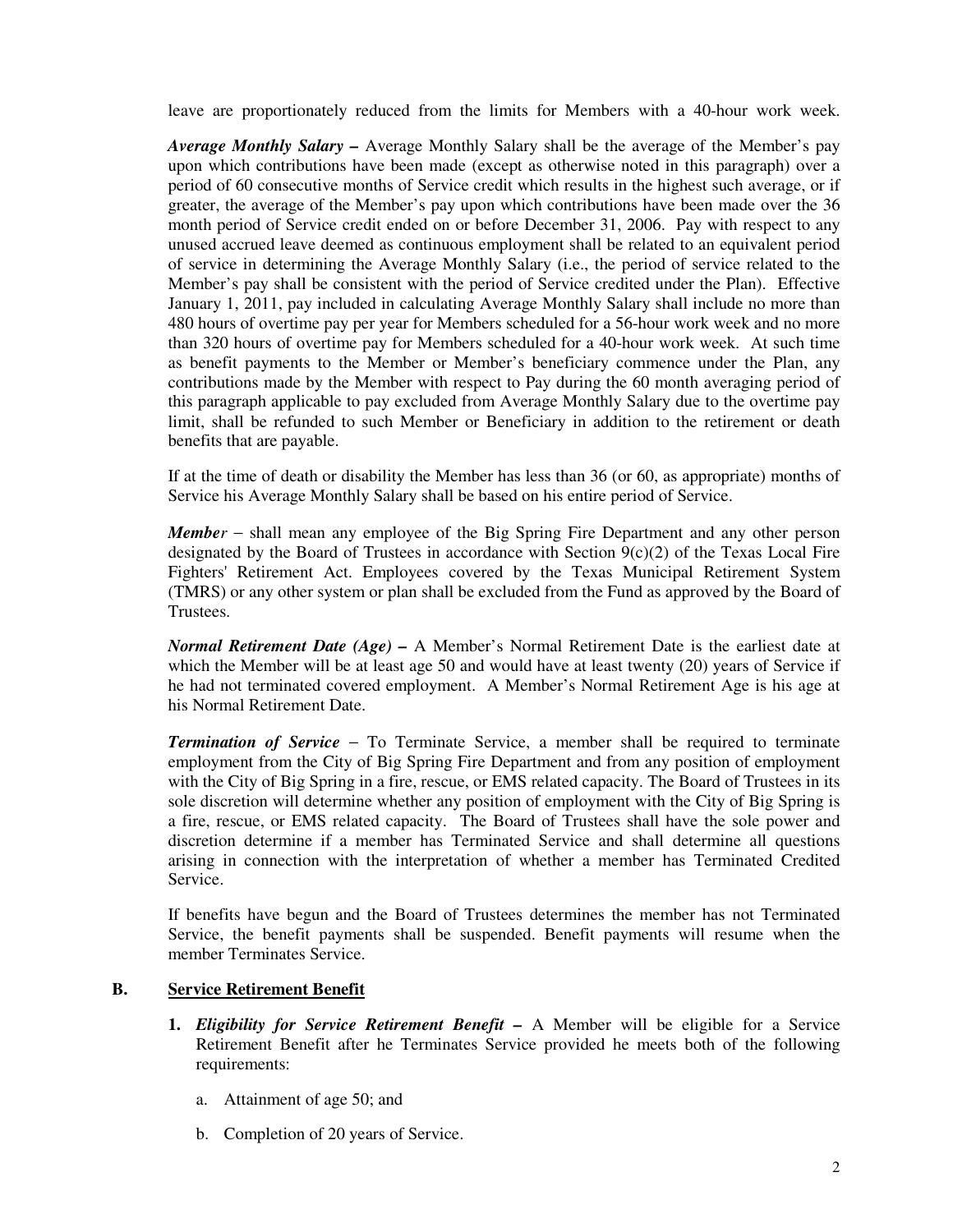**2.** *Amount of Service Retirement Benefit –* Subject to the Maximum Service Retirement Benefit, a Member who qualifies for a Service Retirement Benefit will receive a monthly retirement income equal to 2.55% times years of Service times Average Monthly Salary.

## **C. Early Retirement Benefit**

- **1.** *Eligibility for Early Retirement Benefit* A Member will be eligible for an Early Retirement Benefit after he Terminates Service provided he meets both of the following requirements:
	- a. Retirement before age 50; and
	- b. Completion of 25 or more years of Service.
- **2.** *Amount of Early Retirement Benefit* Subject to the Maximum Service Retirement Benefit, a Member who qualifies for an Early Retirement Benefit may elect to receive a monthly retirement income payable under a) or b) as follows:
	- a. Monthly retirement income commencing on the Member's Normal Retirement Date equal to 2.55% times years of Service times Average Monthly Salary, or
	- b. Monthly retirement income commencing prior to the Member's Normal Retirement Date equal to an actuarially equivalent Percent of the Service Retirement Benefit based on the age payments commence as shown in the table below:

| <b>Start Age</b> | <b>Percent of Service</b><br><b>Retirement Benefit</b> |
|------------------|--------------------------------------------------------|
| 45               | 65.66%                                                 |
| 46               | 71.35%                                                 |
| 47               | 77.57%                                                 |
| 48               | 84.38%                                                 |
| 49               | 91.83%                                                 |
| 50               | 100.00%                                                |

The actuarially equivalence basis for the early retirement reduction is 8% interest and 1983 GAM male mortality table. For this purpose, start ages are interpolated based on the Member's age in years and completed months.

# **D. Disability Retirement Benefit**

- **1.** *Eligibility for Disability Retirement Benefit* An active Member will qualify for a Disability Retirement Benefit if he becomes disabled from any cause whatsoever for either physical or mental reasons before he meets the requirements to qualify for a Service Retirement Benefit. The Member need only be disabled to the extent of being unable to perform the major duties, which are described in the job description of a position offered to him in the Fire Department, providing the Member with pay that is greater than or equal to the pay the disabled Member would have been receiving had his disability not occurred and he continued in his former position with the Fire Department, to be entitled to benefits for the first 2 ½ years; thereafter, he must be unable to perform the duties of any occupation for which he is reasonably suited by education, training and experience.
- **2.** *Amount of Disability Retirement Benefit* The Disability Retirement Benefit will commence after the Member's regular salary, including vacation and sick leave pay, has ceased as the result of his disability and will continue thereafter as long as the Member remains alive and is eligible under  $(D)(1)$  and  $(D)(4)$  of this Section. Subject to the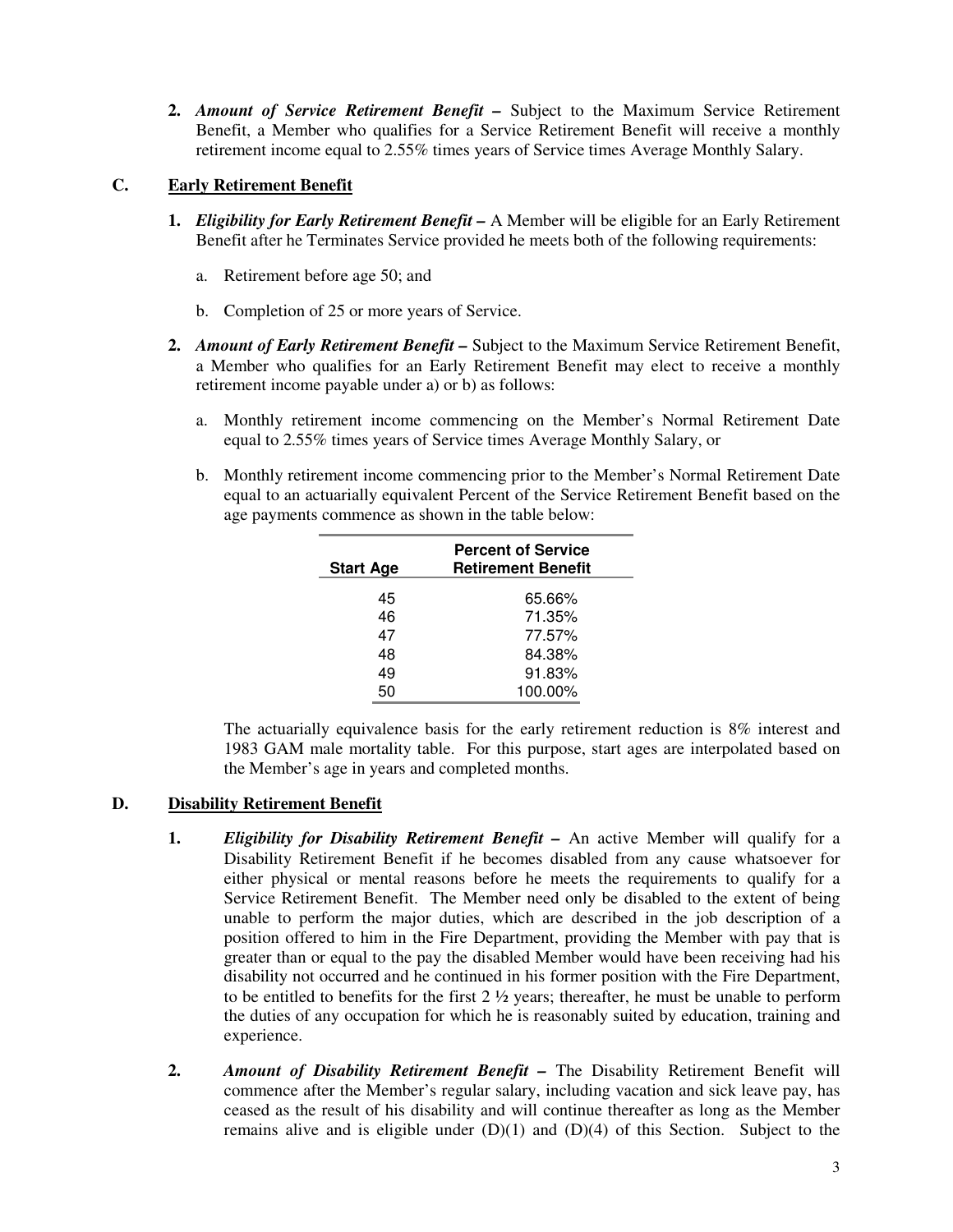Maximum Service Retirement Benefit, the total monthly Disability Retirement Benefit will be equal to:

a. *if the Employee's disability did not arise from a pre-existing condition* –

2.55% times years of Service times the Average Monthly Salary times the Member's vested percentage as defined in Section E; or

b. *if the Employee's disability arose from a pre-existing condition* – \$100 per month.

For this purpose, a pre-exiting condition is a condition which predates the Employee's employment with the Big Spring Fire Department. Solely for purposes of the formula (a) of  $D(2)$  of this Section, the vested percentage of a Member with less than ten (10) years of Service shall be treated as 50%.

- **3.** *Coordination with Other Disability Insurance Policies* In the event the City of Big Spring has a disability insurance policy in effect, a Member must first make an application for disability insurance benefits to the insurance company providing the City's disability insurance.
- **4.** *Termination, Reduction or Reinstatement of a Disability Benefit* The Board of Trustees shall have the power to continue, terminate, reduce or reinstate a Member's Disability Retirement Benefits subject to these constraints:
	- a. During the first  $2 \frac{1}{2}$  years, the Board of Trustees may terminate the Member's Disability Retirement Benefit if the Member recovers to the extent that he is able to perform the major duties, which are described in the job description, of a position offered to him in the Fire Department providing the Member with pay that is greater than or equal to the pay the disabled Member would have been receiving had his disability not occurred and he continued in his former position with the Fire Department.
	- b. After the disabled Member has received Disability Retirement Benefits from the Fund for at least 2 ½ years, the Board of Trustees may terminate the Member's Disability Retirement Benefit if the Member has recovered to the extent that he is able to perform the duties of a job outside the Fire Department and he is able to earn at least as much money in his new job as he would have as a Member of the Fire Department.
	- c. After the disabled Member has received Disability Retirement Benefits from the fund for at least 2 ½ years, the Board of Trustees may review the situation of the disabled Member to determine the status of his disability. If the Member has recovered to the extent that he is able to perform the duties of a job outside the Fire Department, then the Board of Trustees may modify the disability benefit according to the following provisions:
		- i) if the Member is not able to earn at least one-half  $(1/2)$  as much money in his new job as he would have as a Member of the Fire Department, the Board of Trustees may continue to pay a full Disability Retirement Benefit to the disabled Member; or
		- ii) if the Member is able to earn between one-half  $(1/2)$  as much money and in his new job as he would have as a Member of the fire Department, the Board of Trustees may elect to pay the disabled member a Partial Disability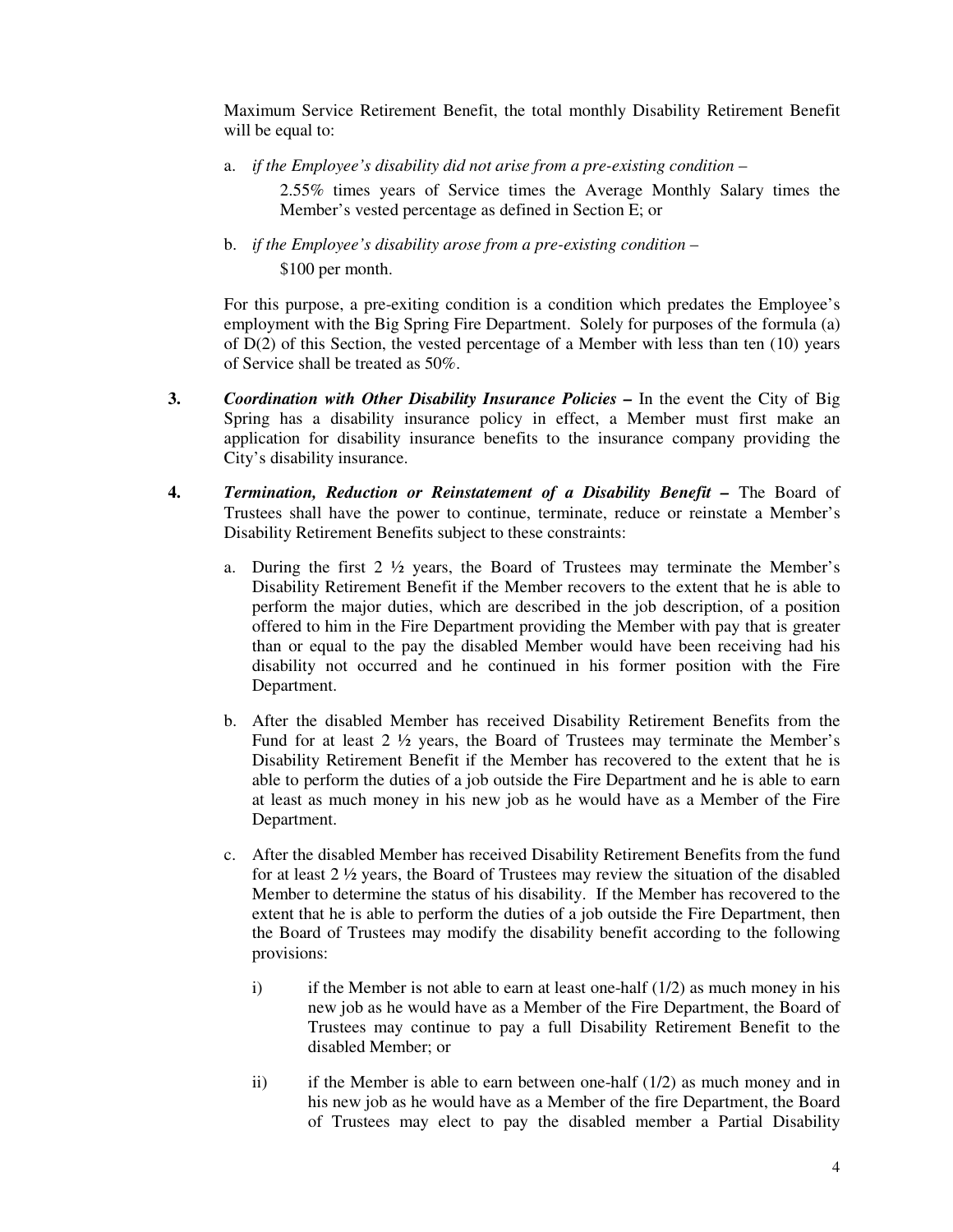Retirement Benefit equal to one-half (1/2) of the original Disability Retirement Benefit.

- d. The Board of Trustees shall have the power to reinstate any Disability Retirement Benefit which has been previously terminated or reduced by the Board provided the disabled Member's condition has worsened due to the same cause for which he was originally disabled.
- **5.** *Proof of Disability* The Board of Trustees, before approving payment of any Disability Retirement Benefit, shall require satisfactory Proof of disability. In this regard, the Board of Trustees shall, as a condition to such approval, require that such Member submit the results of a medical examination by a duly licensed physician, selected by the Board of Trustees. After the commencement of Disability Retirement Benefit payments, the Board of Trustees may require additional financial data or medical examinations if such appears advisable in the interest of the Fund, and such an examination can be required at any time. The Board of Trustees may also require the disabled Member to be examined by a vocational rehabilitation expert selected and paid for by the Board.
- **6.** *Exclusions for Disability Retirement Eligibility* An active Member will not be entitled to receive any Disability Retirement Benefit income if the disability is a result of:
	- a. Excessive and habitual use by the Participant of drugs, intoxicants or narcotics;
	- b. Injury or disease sustained by the Participant while willfully and illegally participating in fights, riots, civil insurrections, or while committing a felony;
	- c. Injury or disease sustained by the Participant while serving in the armed forces;
	- d. Injury or disease sustained by the Participant diagnosed or discovered subsequent to the date his employment has terminated;
	- e. Injury or disease sustained by the Participant as a result of an act of war, whether or not such act arises from a formally declared state of war;
	- f. Any attempt at suicide while sane or insane, or by injuries intentionally selfinflicted.

## *7. Recovery from Disability –*

- a. Prior to completion of ten (10) years of Service, if a disabled Member recovers to the extent that his disability allowance is terminated and he does not return to the employ of the Fire Department, then an amount equal to the excess, if any, of the Member's own contributions (without interest) over the amount of payment which have been made on his behalf will be paid to him in a lump-sum payment. This Return of a Member's Own Contributions will be made in accordance with Section H.
- b. After completion of ten (10) years of Service, a disabled Member will become eligible for the Vested Termination Benefit described in (E) below, if he recovers to the extent that his disability allowance would otherwise be terminated or reduced and does not return to the employ of the fire Department.
- c. After both attainment of age fifty (50) and completion of twenty (20) years of Service, a full service allowance will be paid if the Member recovers to the extent that his disability allowance would otherwise be terminated or reduced.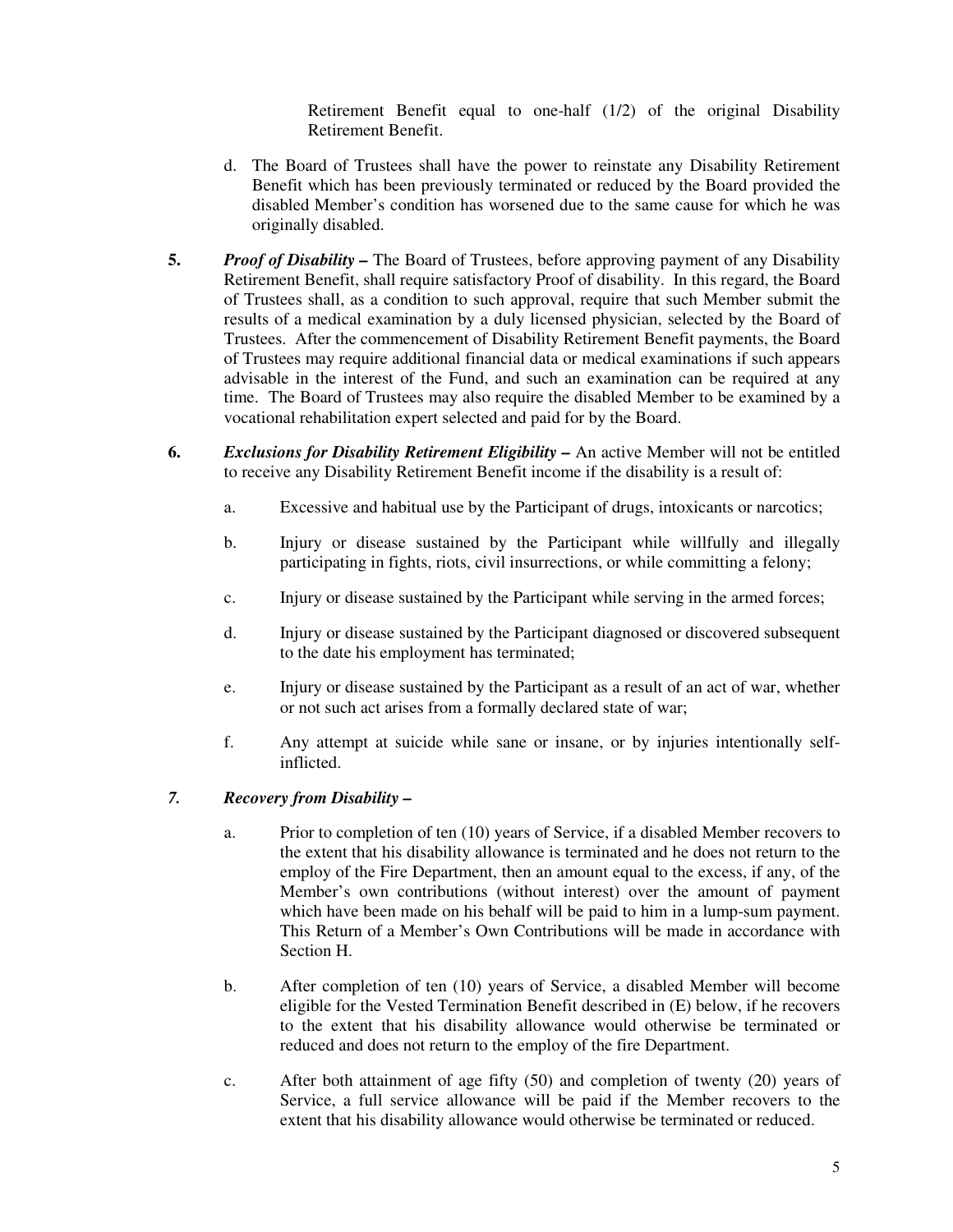## **E. Vested Termination Benefit**

If a Member has completed at least ten (10) years of Service but has not attained his normal retirement age at the time of Termination of Service, he will be entitled to receive a deferred monthly retirement income commencing at the end of the month in which his Normal Retirement Date would have occurred. The amount of the Member's vested accrued benefit will be equal to a percentage of the Service Retirement Benefit (determined as if he had retired of the day he terminated employment) based on the Member's years of Service at time of termination according to the following schedule:

| <b>Years of Service</b> | <b>Percentage of Service</b><br><b>Retirement Benefit</b> |
|-------------------------|-----------------------------------------------------------|
| 10                      | 50.00%                                                    |
| 11                      | 55.00%                                                    |
| 12                      | 60.00%                                                    |
| 13                      | 65.00%                                                    |
| 14                      | 70.00%                                                    |
| 15                      | 75.00%                                                    |
| 16                      | 80.00%                                                    |
| 17                      | 85.00%                                                    |
| 18                      | 90.00%                                                    |
| 19                      | 95.00%                                                    |
| 20 or More              | 100.00%                                                   |

This benefit is payable only to Members who terminate employment on or after January 1, 1992. To be entitled to receive this Vested Termination Benefit, the Member is required to leave his accumulated contributions in the Fund, but is not required to make additional contributions between his date of termination of employment and the date he begins receiving benefits.

*Example: A member who terminated employment at age 46 with 15 years of Service and Average Monthly Salary of \$2,000 would be entitled to a deferred monthly benefit calculated as follows:*

|        | $2.55\%$                                                                                                                                     | the benefit percentage        |
|--------|----------------------------------------------------------------------------------------------------------------------------------------------|-------------------------------|
| times  | 15                                                                                                                                           | years of Service              |
| times  | \$2,000                                                                                                                                      | <b>Average Monthly Salary</b> |
| times  | 75%                                                                                                                                          | vested percentage             |
| equals | \$573.75                                                                                                                                     | per month                     |
|        | starting 5 years in the future (the end of the month when his Normal<br>Retirement Date would have occurred if he had continued employment.) |                               |

# **F. Death Benefits**

- 1. The Member's Spouse will receive an immediate monthly benefit for as long as she is alive and does not remarry under the conditions and in the amounts described below:
	- a. If the Member's death occurred while he was an Employee of the Fire Department and before he was eligible for a Service Retirement Benefit, a monthly spousal Death Benefit equal to

*i. if the Member had less than one year of Service at death -* \$100, or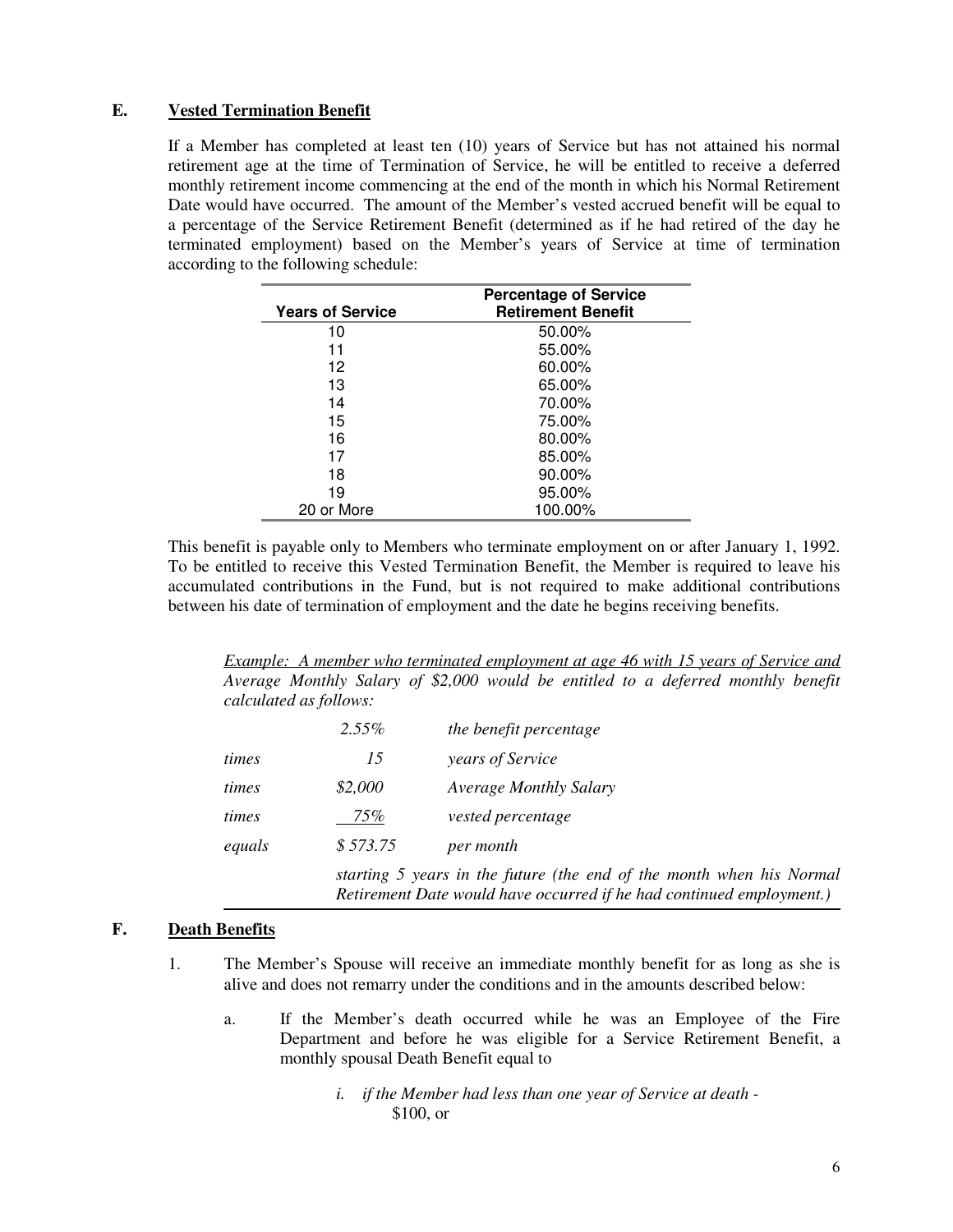- ii *if the Member had one or more years of Service at death –* the greater of \$225 and two-thirds (2/3rds) of the Service Retirement Benefit.
- b. If the Member's death occurred while he was an Employee of the Fire Department and after he was eligible for a Service Retirement Benefit, a monthly spousal Death Benefit equal to two-thirds (2/3) the Service Retirement Benefit that the Member would have received if he had retired on his date of death.
- c. If the Member's death occurred after a Service retirement, a monthly spousal Death Benefit equal to two-thirds (2/3) the Service Retirement Benefit that the Member was receiving on his date of death.
- d. If the Member's death occurred after a Disability retirement, a monthly spousal Death Benefit equal to two-thirds (2/3) the Disability Retirement Benefit that the Member was receiving on his date of death.
- e. If the Member's death occurred after termination of employment with 10 or more years of Service, a standard spousal Death Benefit equal to two-thirds (2/3) of the monthly Vested Termination Benefit the Member would have begun receiving at his Normal Retirement Date as defined in (E) above.

In order for a retired of terminated Member's Spouse to qualify for the Death Benefit above, she must have been married to the Member on the first to occur of his date of retirement or his date of termination of Service. If the widowed Spouse of a Big Spring Member remarries, her Pension shall cease. If the new Spouse of such widowed Spouse dies or if the widow and her new Spouse are later divorced, the spouse's Pension shall be reinstated at the monthly amount she would have been receiving had her Pension not been terminated.

- 2. The child's benefit payable upon the death of a Member who was employed in the Department on January 1, 1992 or who enters the Department after January 1, 1992 or who began receiving a Service or Disability Retirement Benefit or who terminated employment with twenty (20) or more years of Service prior to January 1, 1992 is as follows:
	- a. If the Spouse is also receiving a benefit, each unmarried child will receive \$100 per month until age 18;
	- b. If the Spouse dies or remarries after being entitled to her allowance or if there is not a Spouse, each unmarried child will receive \$200 per month until age 18;

The benefits described in (2) above, are payable from age 18 to 22 as long as the child remains a full-time student between these ages. If the child becomes totally disabled as a result of a physical or mental illness, injury or retardation, the benefits described in (2) above, are payable after age 7 and for as long as the child remains totally disabled. In order for a natural-born child to be eligible to receive a Death Benefit under this section, the child's date of birth must be no later than ten (10) months following the first to occur of the date the Member retires, dies or terminates his Service with a vested benefit. In order for an adopted child to be eligible to receive death benefit under this section, the child must have been adopted prior to the first to occur of the date the Member retires, dies or terminates his service with a vested benefit.

For purposes of the benefits described in (2) above, a child shall be defined as the unmarried, dependent offspring, either natural-born or adopted, of a Member.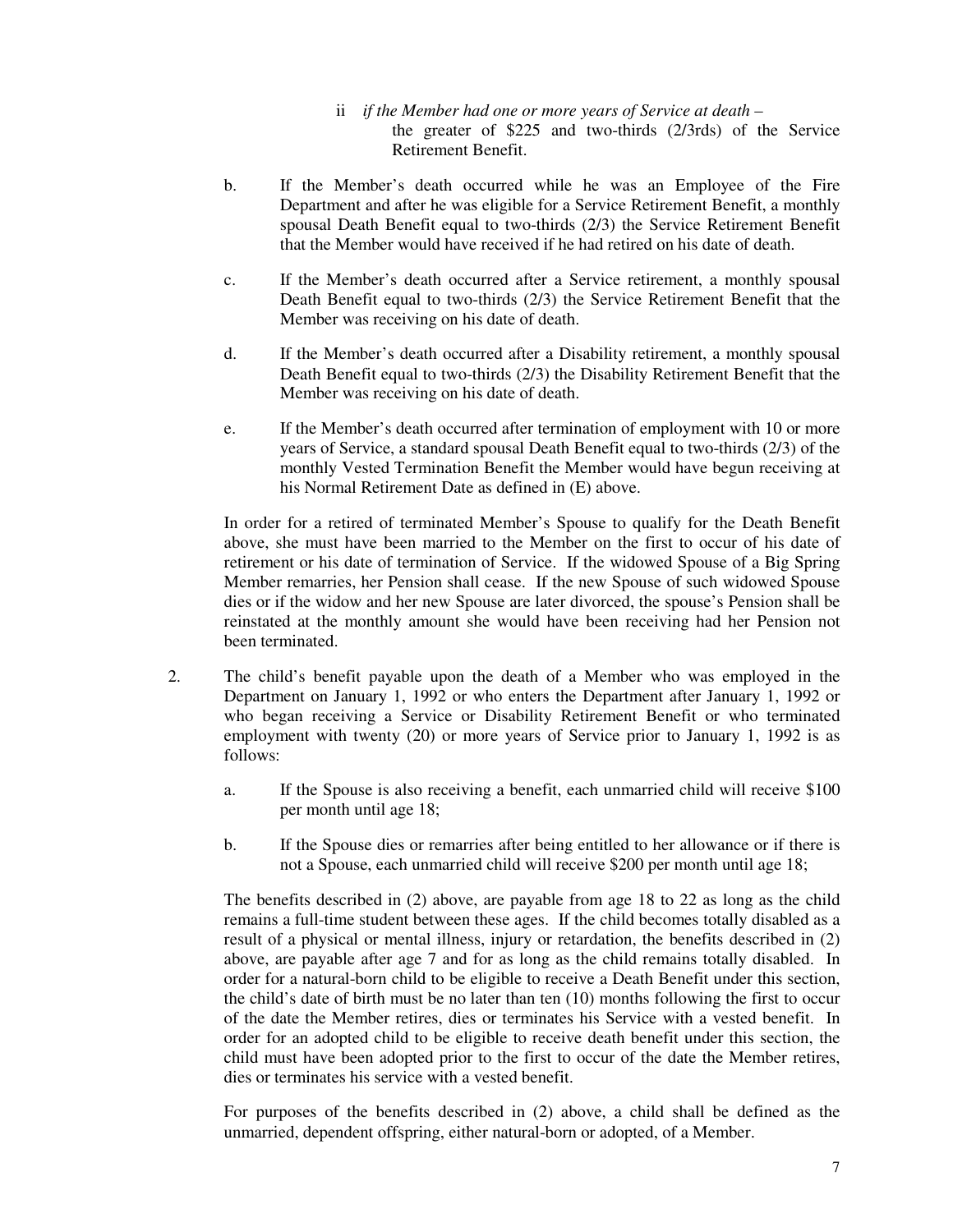- 3. The sum of all benefits being paid or payable at any point in time shall not exceed:
	- a. For a retired Member, the amount of a Service or Disability Retirement Benefit the Member was receiving;
	- b. For a Member who was not retired and was eligible for a Service Retirement Benefit at his time of death, the Service Retirement Benefit the Member would have received had he retired on his date of death; and
	- c. For a Member who was not retired and was not eligible for a Service Retirement Benefit at his time of death, the Disability Retirement Benefit the Member would have received had he become disabled on his date of death.

If the sum of all benefits payable on behalf of the Member's Spouse and children would otherwise exceed the limits set forth above, then the benefit attributable to the Spouse and each child shall be reduced by the same percentage so that the sum of the reduced benefits equals the applicable limit. If the benefit for the spouse or one or more of the children should subsequently be terminated, then the benefits for the remaining beneficiaries shall be recalculated to provide the full benefits specified in this plan or a larger pro-rata share of those benefits if the sum of the benefits exceeds the abovementioned limit.

4. If no Spouse or child is entitled to an allowance under (1) or (2) above, an amount equal to the excess, if any, of the member's own contributions (without interest) over the amount of payment which have been made to the Member, Spouse or child will be paid to the Member's named beneficiary(ies), or if there is no named beneficiary, to his estate.

## **G. Benefits to Retired Members and Spouses**

Effective as of January 1, 2001, the monthly benefit of any Member or surviving Spouse then in payment status shall be increased to \$400 for any such payee who was receiving less than \$400 per month as of December 31, 2000. Effective as of January 1, 2011, the monthly benefit of any Member or surviving Spouse then in payment status shall be increased by \$50 for any such payee who was receiving \$1,000 or less per month as of December 31, 2010, or increased by \$25 per month for any such payee who was receiving more than \$1,000 per month.

## **H. Return of a Member's Own Contributions**

If a Member terminates his Service and he is not entitled to a benefit as described above, he will receive an amount equal to the excess of his own contributions to the Fund over the amount of benefits which he has previously received from the Fund. A Member who retires or whose Service is terminated may elect to receive, at the time of his retirement or termination, the excess of his own contributions to the Fund over the amount of benefits which he has previously received from the Fund; however, if he makes such an election, he will forfeit his right to all benefits which he otherwise would have been entitled to receive. The amount refunded shall not include any interest accumulated on account of the Member's contributions.

# **I. Qualified Domestic Relations Orders (QDRO)**

- 1. The anti-alienation provisions of the Public Retirement System shall apply to the creation, assignment, recognition or enforcement of a right to any benefit payable with respect to a Member or retiree unless the order is determined to be a QDRO. The QDRO must specify certain facts:
	- a. The name and the last known mailing address, if any, of the Member and mailing address of each alternate payee covered by the QDRO; and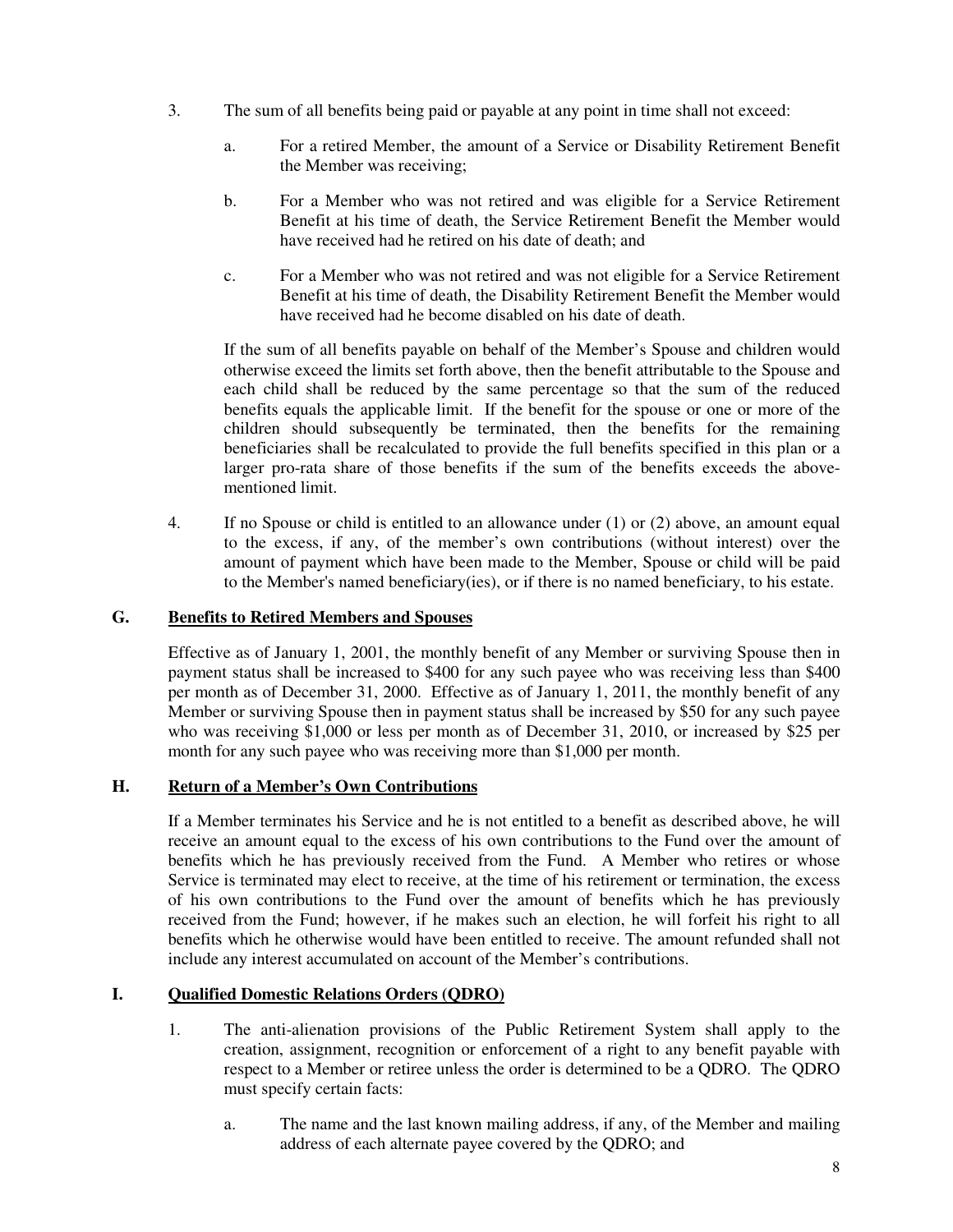- b. the amount or percentage of the Member's benefits to be paid by the Plan to each alternate payee, or the manner in which such amount or percentage is to be determined; and
- c. The number of payments or period to which such QDRO applies; and
- d. Each Plan to which such QDRO applies.
- 2. The QDRO may not alter the amount or form of the benefits. These requirements state that a domestic relations order is QDRO only if such order does not require:
	- a. the Plan to provide any type or form of benefit or any option not otherwise provided under the Plan; and
	- b. the Plan to provide increased benefits (determined on the basis of actuarial value); or
	- c. payment of benefits to an alternate payee which are required to be paid to another payee under another order previously determined to be a QDRO.
- 3. In the event the alternate payee dies before the Member, any periodic payments being made to the alternate payee shall revert to the Member thereby reinstating the Member to the payment amount scheduled before the reduction due to the payments to the alternate payee.

## **J. Deferred Retirement Option Plan (DROP)**

1. *Eligibility for a DROP Benefit –* A Firefighter will be eligible for this benefit upon retirement from active Service after attaining age 50 with 20 years of Service. A Firefighter meeting these requirements may irrevocably elect to have his benefits paid in this form under Option 1 or Option 2 of this Section.

# 2. *DROP plan benefits:*

- a. **Option 1** The Firefighter must retire (that is, Terminate Service) within five (5) years of a DROP election. The monthly benefit he will receive from the Plan will be determined based upon his salary and Service at the time of his DROP election. At the conclusion of the DROP period, the Firefighter will be paid an amount which is the sum of i) his monthly benefit amount times the number of months of the DROP period, and ii) to total of any Member contributions made during the DROP period (excluding any Member contributions made with respect to Service credited at the time of his DROP election as a result of unused accrued leave, unused sick leave and/or accrued vacation or comp time together with interest at 4% compounded annually on such contributions. This amount must be paid within three (3) years in no more than three (3) installments.
- b. **Option 2** Upon retirement (that is, Termination of Service), a Firefighter may elect to receive 85% of his regular monthly benefit (with all survivor benefits appropriately reduced) for life and a lump sum equal to 24 times this reduced benefit. This amount must be paid over three (3) years in no more than three (3) installments.

DROP benefits will be actuarially converted to a life only benefit for purposes of determining the "Maximum Service Retirement Benefit."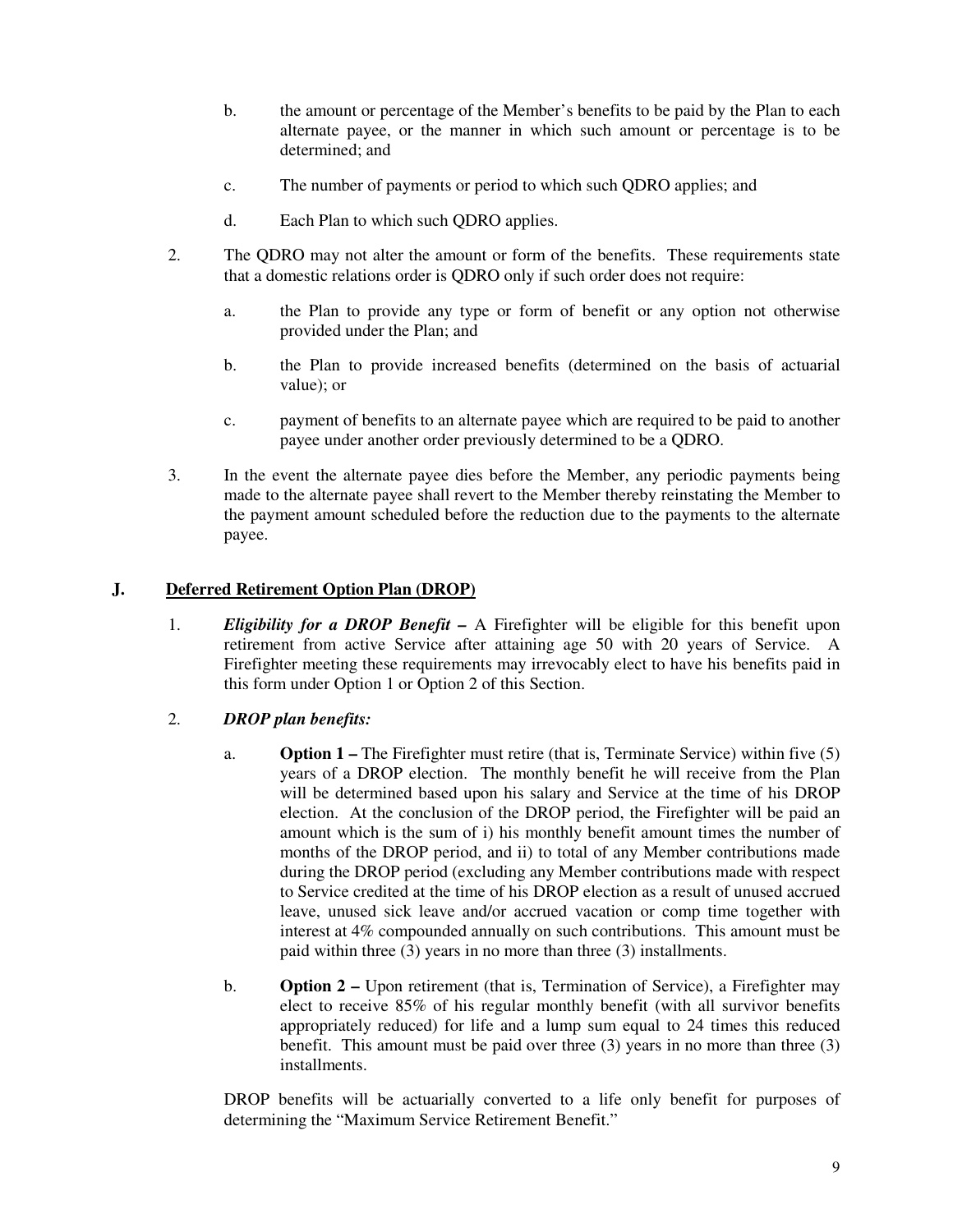## **K. Maximum Service Retirement Benefit**

Service Retirement Benefits for firefighters are subject to a maximum amount under Section 415 of the Internal Revenue Code (IRC) using the calendar year as the "limitation year".

The maximum benefit permitted by Section 415 of the Internal Revenue Code is the sum of the maximum Employer financed benefit and the Employee financed benefit. The maximum Employer financed benefit is \$140,000 for 2001 for firefighters retiring with at least 15 years of Service at age 65 or younger. Effective January 1, 2002, the maximum Employer financed benefit is \$160,000 for firefighters retiring with at least 15 years of Service at age 65 or younger. The limit is adjusted annually, on a rounded basis per IRC rules, for changes in the Consumer Price Index. The limit is adjusted for older ages at retirement based on an interest rate of 5% and the Applicable Mortality Table. For purposes of this Section, the "Applicable Mortality Table" is (1) for periods from January 1, 1995 through December 31, 2002, the IRC specified gender neutral 1983 GAM mortality table prescribed in Rev. Rul. 95-6, and (2) for annuity starting dates on and after January 1, 2003, the table prescribed in Rev. Rul. 2001-62 (the gender neutral version of 1994 GAR).

The Employee financed benefit is the monthly benefit annuitized from the Employee's after-tax accumulated contributions. Solely for purposes of determining the maximum benefit, the conversion of the Employee after-tax accumulated contributions to a life annuity will be based on the interest rate on 30-year Treasury bonds as specified by the IRC using a plan year stability period and a look back month of the fourth calendar month preceding the first day of the stability period. The mortality table used in the Employee contribution conversion shall be Applicable Mortality Table.

The benefits subject to Section 415 limits must be adjusted if the payments are made in a form other than a life annuity or a qualified joint and survivor benefit. Solely for purpose of determining the maximum benefit, the adjustments for optional forms of payment other than a life annuity or a qualified joint and survivor benefit will be an actuarial equivalence based on an interest rate of 5% and the Applicable Mortality Table.

The benefits subject to Section 415 limits must be adjusted if the payments are made in a form other than a life annuity or a qualified joint and survivor benefit. Solely for purpose of determining the maximum benefit, the adjustments for optional forms of payment other than a life annuity or a qualified joint and survivor benefit will be an actuarial equivalence based on an interest rate of 5% and the Applicable Mortality Table.

As a result of such an adjustment, a Pension which had been limited by the provisions of this Section in a previous Plan Year shall be increased with respect to future payments to the lesser of the adjusted dollar limitation amount or the amount of Pension which would have been payable under this Plan without regard to the provisions of this Section. Annual benefits may not be paid in an amount greater than the accrued benefit under the Plan.

If the United States Congress and/or the IRS later amend the laws and regulations pertaining to section 415 in order to permit higher Service benefits, then for any retired Firefighters who had previously had a benefit reduced because it exceeded the "Maximum Service Retirement Benefit", the Plan will be amended again to cause the Board to recalculate the retired Firefighter's benefit to be the smaller of the:

> i) unreduced benefit based on the Plan's Service Retirement Benefit formula in effect on the date the firefighter retired; or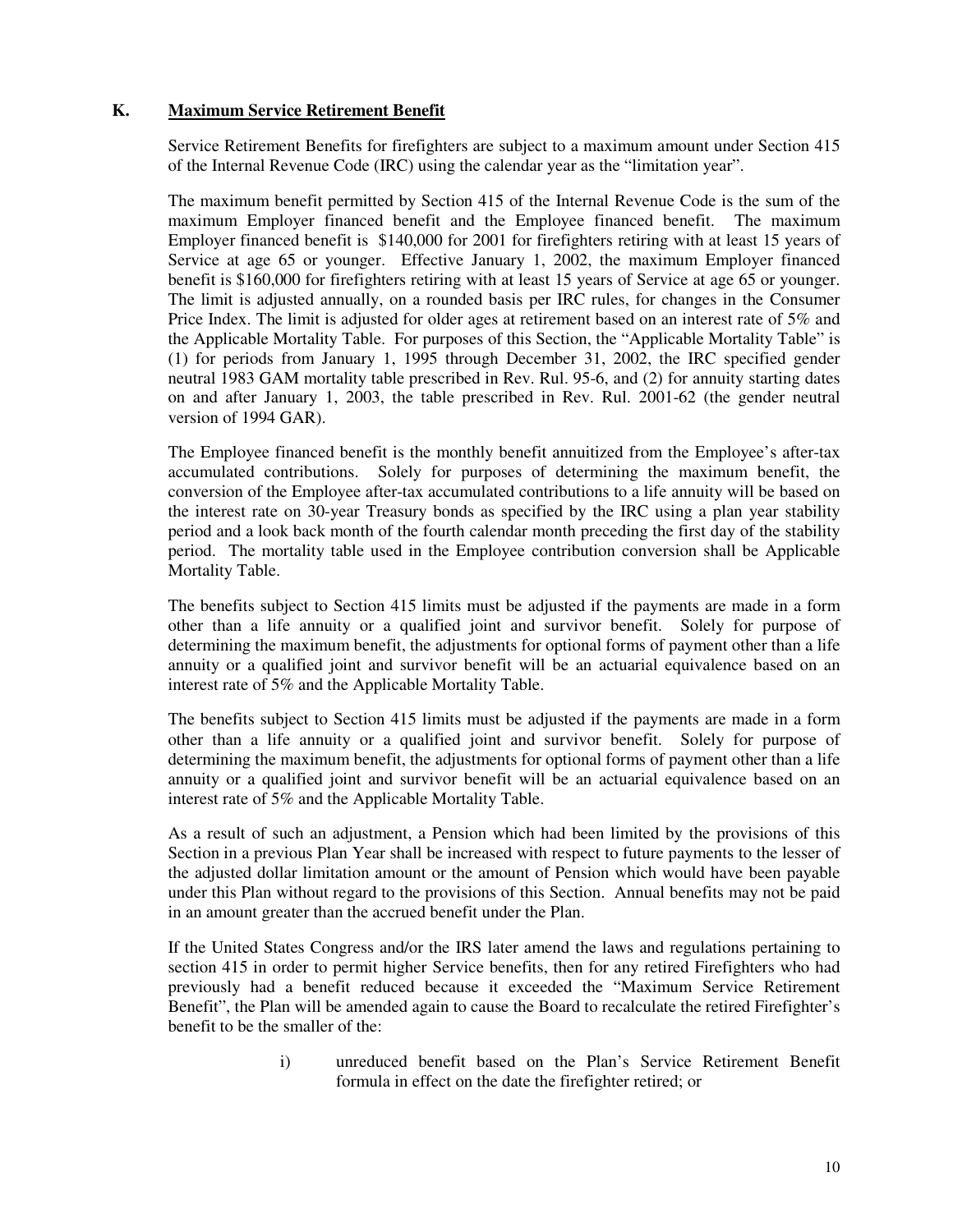ii) maximum permissible benefit calculated under an amended "Maximum Service Retirement Benefit" provision that is based on the revised Section 415 laws and regulations.

The Board shall pay the retired Firefighter in a single payment an amount equal to the difference between the adjusted higher monthly benefit and the reduced benefit for the number of months the Firefighter has received the reduced benefit.

## **L. Direct Rollover of Eligible Rollover Distributions**

This Section applies to distributions made on or after December 1, 1994. Notwithstanding any provision of the Plan to the contrary that would otherwise limit a Distributee's election under this Section, a Distributee may elect a the time and in the manner prescribed by the Plan Administrator, to have any portion of an Eligible Rollover Distribution paid directly to an Eligible Retirement Plan specified by the Distributeee in a Direct Rollover.

- 1. *Definitions:*
- *a. Eligible rollover Distribution* an Eligible Rollover Distribution is any distribution described in Code Section  $402(c)(4)$  of all or any portion of the balance to the credit of the Distributee except that an Eligible Rollover distribution does not include: any equal periodic payments (not less frequently than annually) made for the life (or life expectancy) of the Distributee or the joint lives (or joint life expectancies) of the Distributee and the Distributee's designated Beneficiary or for a specified period of ten (10) years or more; any distribution to the extent such distribution is required under Section  $401(a)(9)$  of the Internal Revenue Code; the portion of any distribution that is not includable in gross income; for distributions made after December 31, 1999, any hardship distribution as defined in Code Section  $401(k)(2)(B)(i)(IV)$ , which are attributable to the Participant's elective contributions under Treasury Regulation Section 1.401(k)-  $1(d)(2)(ii)$ ; and any other distribution reasonably expected to total less than \$200 during a year.
- *b. Eligible Retirement Plan* An Eligible Retirement Plan is an individual retirement account described in Section 408(b) of the code, an individual retirement annuity plan described in Section 408(a) of the Code or a qualified Trust described in Section 401(a) of the Code, that accepts the Distributee's Eligible Rollover Distribution. However, in the case of an Eligible Rollover Distribution to the surviving Spouse, an eligible Retirement Plan is an individual retirement account or individual retirement . Effective for distributions made after December 31, 2001, an eligible retirement plan shall also mean an annuity contract described in Section 403(b) of the Code and an eligible Plan under Section 457(b) of the Code which is maintained by a state, political subdivision of a state, or any agency or instrumentality of a state or political subdivision of a state and which agrees to separately account for amounts transferred into such plan from this Plan. The definition of eligible retirement plan shall also apply in the case of a distribution to a surviving spouse, or to a spouse or former spouse who is the alternate payee under a qualified domestic relation order, as defined in Section 414(p) of the Code.
- *c. Distributee* A Distributee includes an Employee or former Employee. In addition, the Employee's or former Employee's surviving Spouse and the Employee's or former Employee's Spouse or former Spouse who is the alternate payee under a Qualified Domestic Relations Order, as defined in Section 414(p) of the Code, are Distributees with regard to the interest of the Spouse or former Spouse.
- *d. Direct Rollover* A Direct Rollover is a payment by the plan to the Eligible Retirement Plan specified by the Distributee.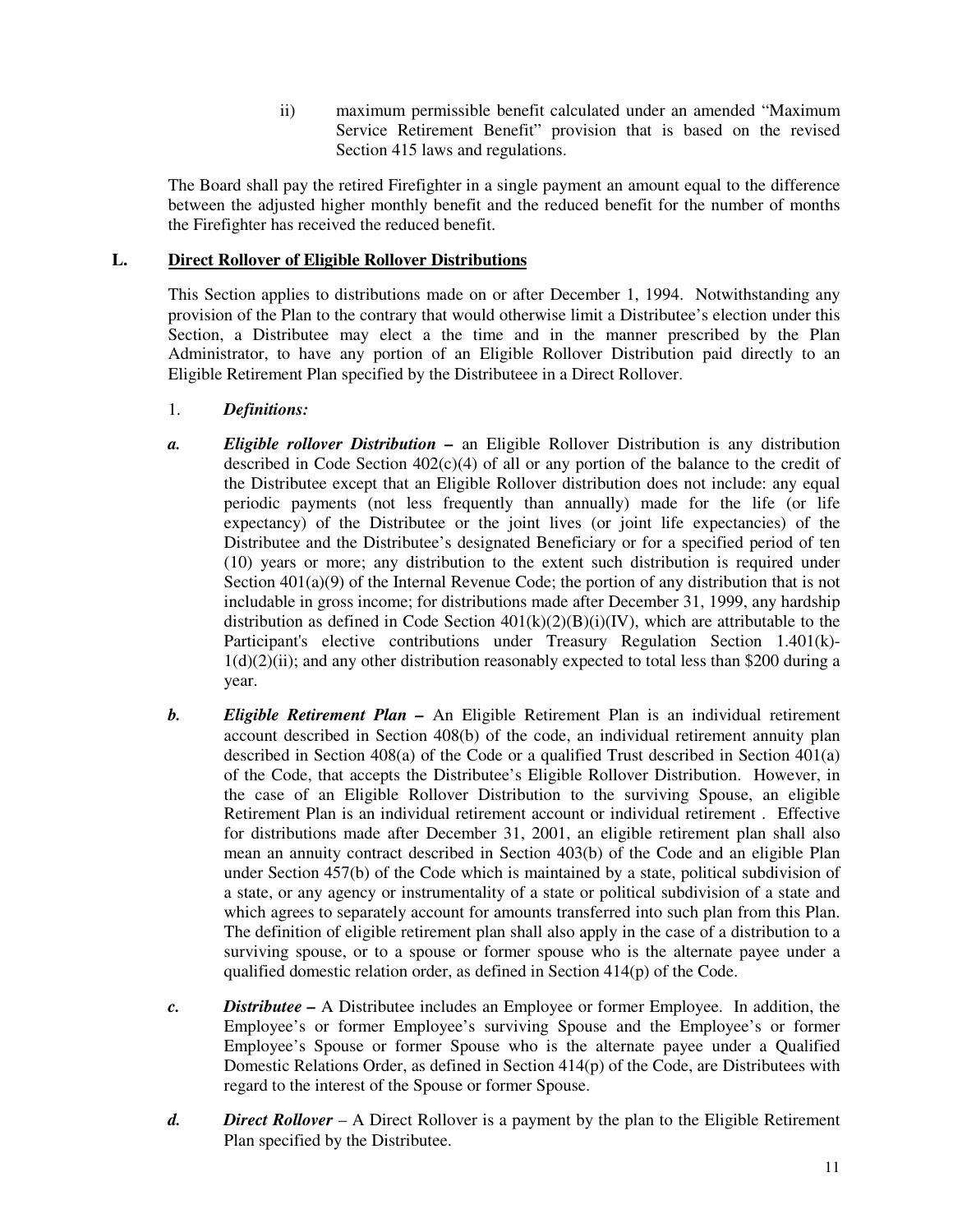# **M. Contributions and Compensation Limit**

- 1. Each Member will make contributions as a percentage of his total pay (including regular, longevity and overtime pay and pay received during a period of sick leave or vacation, and including lump-sum distributions for unused sick leave or vacation). Effective for service on and after January 1, 2006 the Member contribution percentage shall be 12% of such total pay. ). Effective for service on and after January 1, 2011 the Member contribution percentage shall be 13% of such total pay. Such contributions are designated "picked-up" by the City so as not to be included in Participants' gross income for Federal tax purposes as provided by Section 414(h)(2) of the Code
- 2. The City of Big Spring will make contributions of 12.0% of each Member's total pay (including regular, longevity and overtime pay and pay received during a period of sick leave or vacation, and including lump-sum distribution for unused sick leave or vacation).
- 3. The annual compensation of each employee taken into account under the plan for any year shall not exceed \$150,000 or the adjusted limit for such year published by the Secretary of the Treasury, pursuant to Section 401(a)(17) of the Internal Revenue Code**.** For years beginning after December 31, 2001, the annual compensation of each Member taken into account under the plan any year beginning after December 31, 2001, shall not exceed \$200,000. For purposes of determining benefit accruals in a year beginning after December 31, 2001, compensation for any prior determination period shall be \$150,000 for any determination period beginning in 1996 or earlier; \$160,000 for any determination period beginning in 1997, 1998, or 1999; and \$170,000 for any determination period beginning in 2000 or 2001. The \$200,000 limit on annual compensation in this paragraph shall be adjusted for cost-of-living increases in accordance with Section  $401(a)(17)(B)$  of the Code. "Year" for purpose of this paragraph shall be the calendar year.

# **N. Effective January 1, 2001**

The changes which became effective on January 1, 2001 are as follows:

- 1. The amounts of a Service Retirement Benefit and Disability Retirement Benefit will be equal to 2.55% multiplied by the Member's years of Service multiplied by monthly average of the three consecutive years during which the Member earned the highest salary. Prior to the amendment the benefit percentage was 2.50%.
- 2. The benefit amount of the Members and Spouses who were in pay status prior to January 1, 2001 will be increased to \$400 per month for any payees who were receiving less than this amount (a minimum benefit).
- 3. The deferral period under the Option I DROP plan was increased from 2 to 3 years.
- 4. Members with 25 or more years of Service may retire prior to age 50 with a permanent actuarial reduction in the benefit amount. Prior to this change the unreduced benefit would not begin until age 50 for such Members.

# **O. Compliance with Internal Revenue Code and Regulations**

Notwithstanding any provisions of the Plan to the contrary, the provisions of the Plan will at all times comply with the applicable requirements of the Internal Revenue Code (the "Code") as amended by the General Agreement on Trade and Tariffs ("GATT"), the Uniformed Services Employment and Reemployment Rights Act of 1994 ("USERRA"), the Small Business Job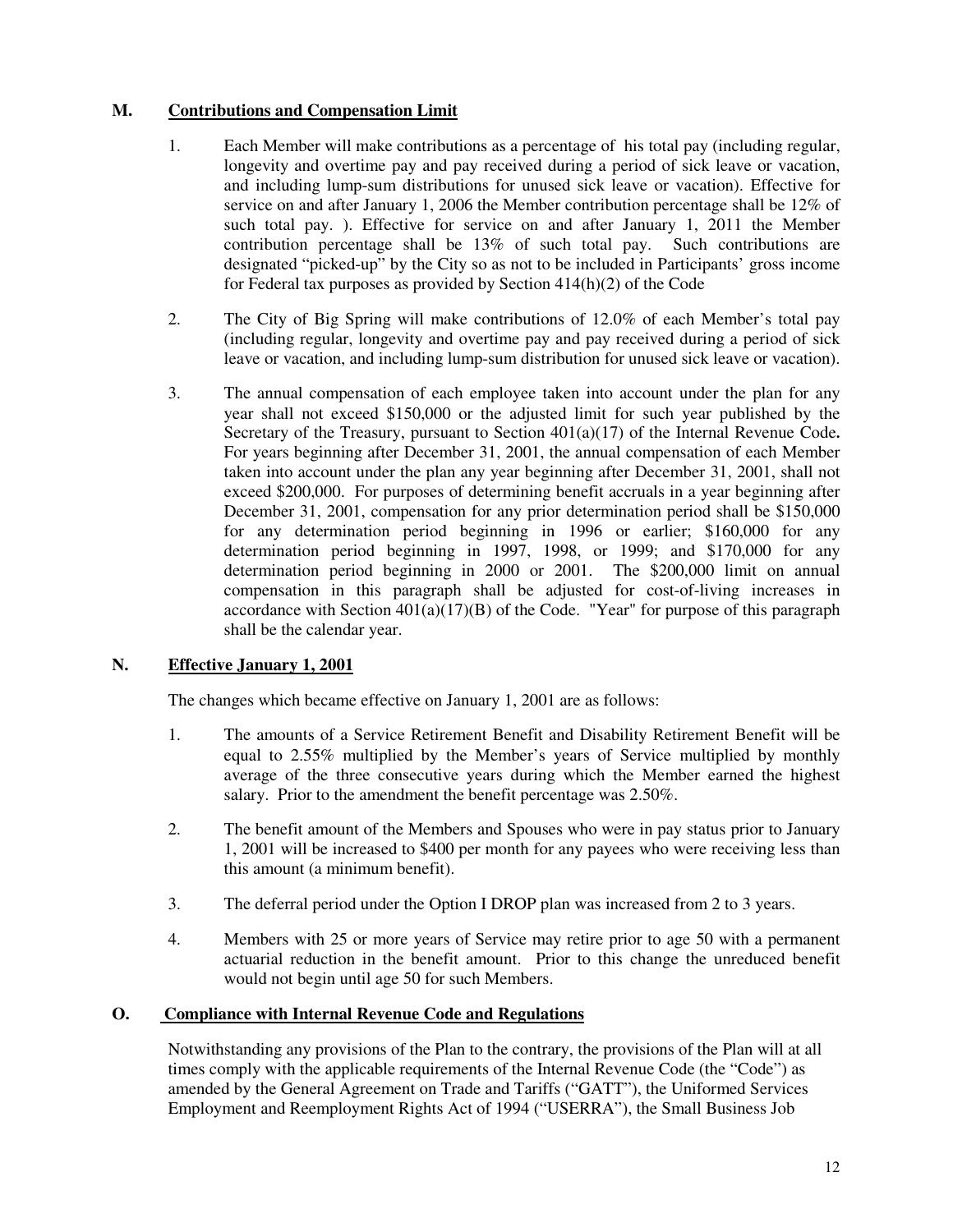Protection Act of 1996 ("SBJPA"), the Taxpayer Relief Act of 1997 ("TRA 97"), and the Restructuring and Reform Act of 1998 and all related regulations thereunder.

- 1. Effective as of December 12, 1994, benefits and service credit with respect to qualified military service will be provided in accordance with Section 414(u) of the Code as amended by the Uniformed Services Employment and Reemployment Rights Act of 1994.
- 2. With respect to distributions under the Plan made for calendar years beginning on or after January 1, 2002, the Plan will apply the minimum distribution requirements of section  $401(a)(9)$  of the Code in accordance with the regulations under section  $401(a)(9)$  of the Code that were proposed on January 17, 2001, notwithstanding any provisions of the Plan to the contrary. This amendment shall continue in effect until the end of the last calendar year beginning before the effective date of final regulations under section  $401(a)(9)$  of the Code or such other date as may be specified in guidance published by the Internal Revenue Service.
- 3. Effective August 5, 1997, except as allowed under Code Section  $401(a)(13)$  or as otherwise provided in this paragraph, none of the payments, benefits or rights of any Participant shall be subject to the claim of any creditor, and shall not be subject to attachment, garnishment, trustee's process, or any other legal process available to any creditor of such Participant. No Participant or Beneficiary shall have the right to alienate, anticipate, commute, pledge, encumber or assign any of the benefits or payments which he may expect to receive under the terms of this Plan. This paragraph shall not prevent compliance by the Plan with any "qualified domestic relations order" (as defined in Section 414(p) of the Code) and certain judgments and settlements, and any such order, judgment or settlement shall be complied with by the Plan in accordance with the terms thereof.
- 4. Notwithstanding anything in the Plan to the contrary, effective with respect to Limitation Years beginning after 1999, the provisions of Code Section 415(e) as in effect prior to the enactment of the Small Business Job Protection Act of 1996 are hereby deleted.

# **P. Medical Benefits For Certain Eligible Retirees**

- 1. This Article, in accordance with Section 401(h) of the Code, sets forth the terms and conditions under which Eligible Retirees may be entitled to receive Eligible Medical Benefits hereunder. Unless the context indicates to the contrary, or the provisions of this Article provide otherwise, all provisions and definitions contained in the Plan shall apply under this Article. This Article is effective as of January 1, 2004.
- 2. Definitions and Construction: For purposes of this Article, the following terms shall have the meaning set forth below when used in the capitalized form and shall supersede any similar or inconsistent terms or provisions which appear in the body of the Plan.
	- (a) **Eligible Retiree** means any terminated Member, other than a Key Employee, who meets all of the following requirements:
		- (i) The Member is eligible for Service Retirement benefits under the Plan;
		- (ii) The Member terminated employment on or after January 1, 2004; and
		- (iii)The Member elects coverage under the Medical Plan and makes any required Member contributions to the Medical Plan (net of amounts payable under this Article)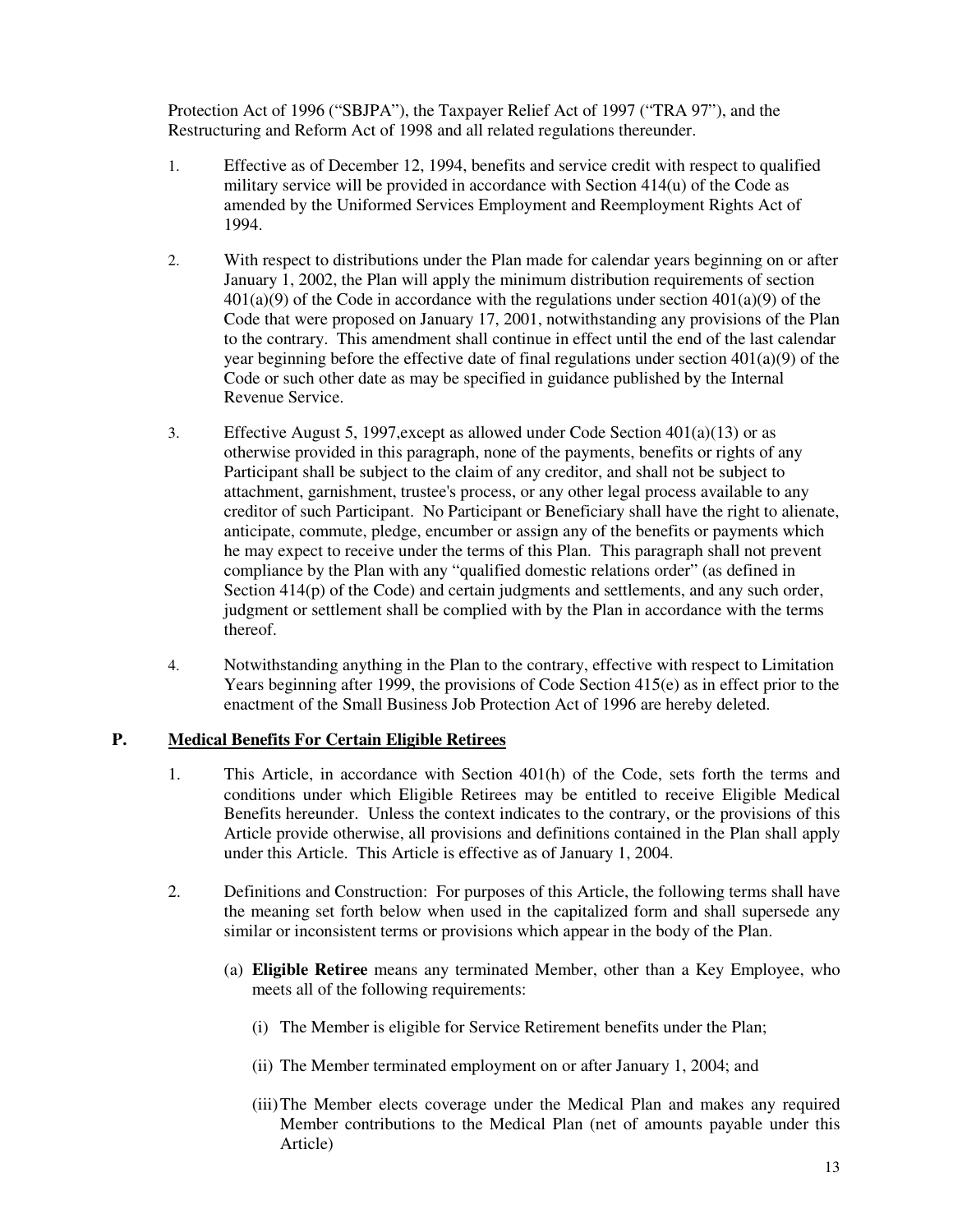(iv) The Participant has completed at least 20 continuous years of credited Service;

- (b) **Key Employee** means any Participant in the Plan who was a Key Employee (within the meaning of Section 416(i) of the Code) of the Employer during any Plan Year for which contributions under this Article were made on his behalf.
- (c) **Eligible Medical Benefits** means only the premiums (not in excess of the limits specified in  $(P)(3)$ ) for medical insurance coverage of the Member, his spouse and eligible dependents under the terms of the Medical Plan applicable to an Eligible Retiree. Deductible amounts, coinsurance or uncovered expenses are not considered to be Eligible Medical Benefits
- (d) **Medical Plan** means the employee benefit plan, insurance contract or similar arrangement providing benefits for sickness**,** accident, hospitalization, or medical expenses as adopted by the City of Big Spring, Texas for its eligible employees (including retired employees) and their spouses and dependents, as such Medical Plan may be amended from time to time. In the event an Eligible Retiree is not covered by a Medical Plan sponsored by the City of Big Spring, Texas, the term "Medical Plan" shall also mean an employee benefit plan, insurance contract or similar arrangement providing benefits for sickness**,** accident, hospitalization, or medical expenses which covers the Eligible Retiree after his retirement under the Plan with coverage commencing prior to the Retiree's  $65<sup>th</sup>$  birthday and any successor arrangements which provide continuous uninterrupted coverage of the Eligible Retiree thereafter.
- (e) **Retiree Medical Separate Account** means the separate account specified in Section 6 of this Article
- 3. *Payment of Eligible Medical Benefits***:** Eligible Retirees, their spouses and eligible dependants are eligible to receive payment of Eligible Medical Benefits hereunder on or after January 1, 2004 solely to the extent (i) they would be eligible to receive such Eligible Medical Benefits under the Medical Plan, but for the payment of the same under this Article, and (ii) the amount of assets allocated to the separate account under the Trust are sufficient for the payment of such Eligible Medical Benefits. In this regard, the amount of all payments to or on behalf of an Eligible Retiree shall be subject to all terms and conditions of the Medical Plan and, effective January 1, 2004, shall not exceed \$250 per month (\$300 per month effective January 1, 2009 and later, and \$325 per month effective January 1, 2011 and later) if the Member retired on or after age 50. Payment for Eligible Medical Benefits shall be made directly to the Medical Plan on behalf of the Eligible Retiree, their spouse and eligible dependents or paid directly to the Eligible Retiree for reimbursement for Eligible Medical Benefits. Valid receipts shall be submitted to the Board of Trustees no later than February  $20<sup>th</sup>$  of the following year after expenses were accrued. Reimbursement will only be paid once a year for eligible receipts submitted on time for the previous year.
- 4. *Termination of Eligible Medical Benefits***:** Payment of Eligible Medical Benefits hereunder shall terminate hereunder as follows:
	- (a) With respect to the Eligible Retiree, the earlier of the date of the Eligible Retiree's death or the date on which the Eligible Retiree becomes eligible for Medicare.
	- (b) With respect to the spouse or eligible dependent of an Eligible Retiree, the date on which the Eligible Retiree becomes eligible for Medicare or, if earlier, the date such spouse or eligible dependent becomes eligible for Medicare; and in the event that the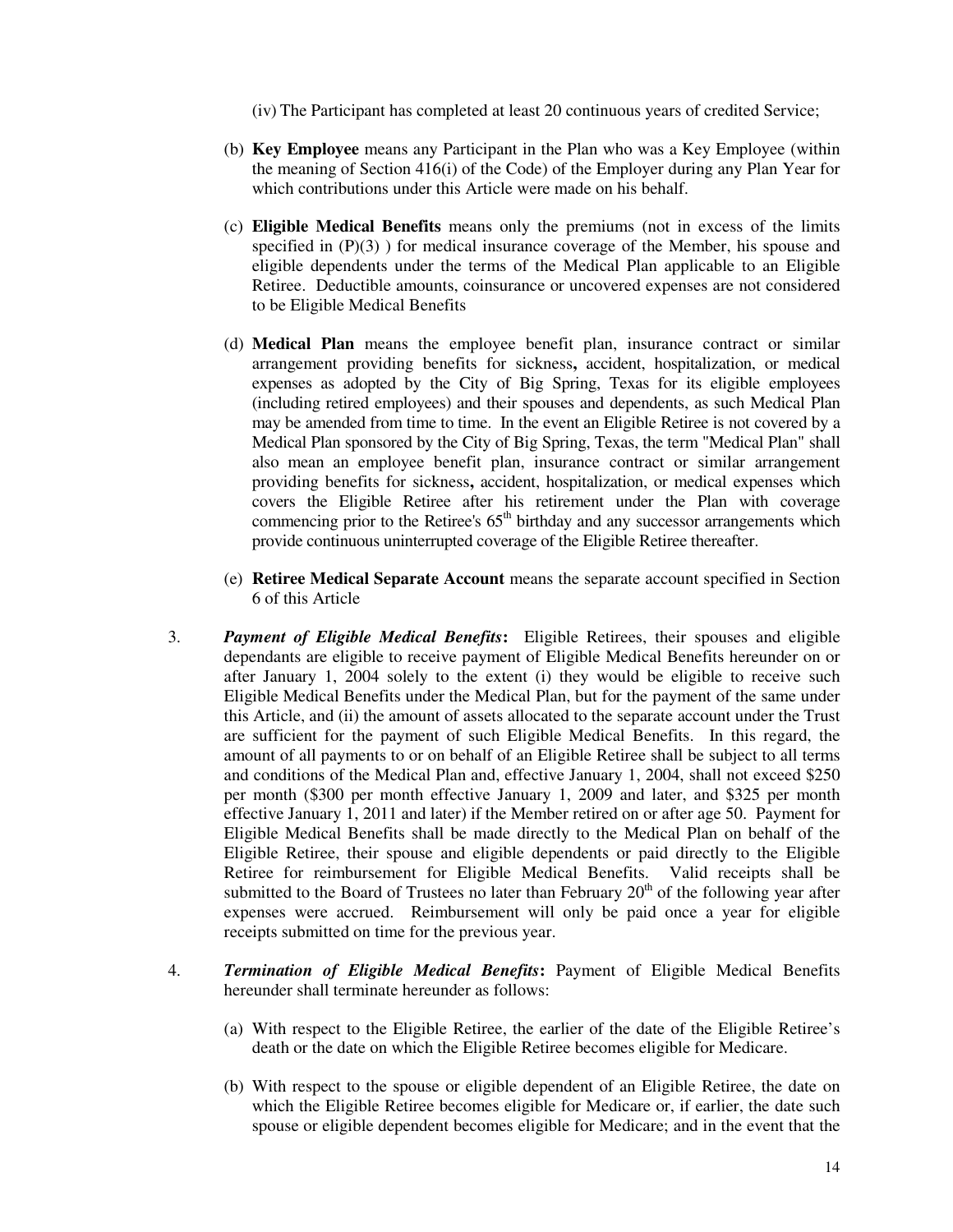Eligible Retiree dies before becoming eligible for Medicare, the date on which the Eligible Retiree would have been eligible for Medicare if he or she had survived or, if earlier, the date such spouse or eligible dependent becomes eligible for Medicare,

- 5. *Contributions and Funding of Eligible Medical Benefits***:** Contributions to the Retiree Medical Separate Account consist of Member Retiree Medical Contributions and Employer Retiree Medical Contributions as follows:
	- (a) Member Retiree Medical Contributions. Effective January 1, 2004, each Member (excepting only any Member whose participation in the Plan commenced on or after the Member's forty-fifth  $(45<sup>th</sup>)$  birthday) shall contribute a bi-weekly amount of \$23.58 by payroll deduction. Such contributions are designated "picked-up" by the City so as not to be included in Participants' gross income for Federal tax purposes as provided by Section 414(h)(2) of the Code. Effective each January 1 thereafter the contribution amount shall be adjusted by the annual percentage change made in the base pay rate of a full-time firefighter employed by the City during the preceding year, but in no event shall such adjustment be more than 4% in any given year. Provided, further that the bi-weekly contribution shall be increased an additional \$3.00 effective for pay periods beginning on or after January 1, 2009. Member Retiree Medical Contributions shall be transmitted to the Trust at least monthly as soon as practicable after the payroll deductions have been made.
	- (b) Employer Retiree Medical Contributions. The Employer shall contribute a matching percentage of the Member Retiree Medical Contributions made to the Plan. Effective January 1, 2004, the matching percentage shall be 0% (i.e., no contribution).

Total contributions made to the Retiree Medical Separate Account shall not exceed the amount determined by the Plan actuary to be necessary to fund fully the Eligible Medical Benefits. Eligible Medical Benefits shall be subordinate to the retirement benefits provided by the Plan. In this regard, contributions to the Retiree Medical Separate Account shall be deemed subordinate if the aggregate actual contributions credited to such separate account, when added to any amounts contributed with respect to any life insurance protection provided under the Plan, do not at any time exceed 25% of the total actual contributions to the Plan (other than contributions to fund past service credits) for Plan Years during which this Article is in effect.

- 6. *Separate Account Recordkeeping***:** All contributions for Eligible Medical Benefits shall be credited to a separate account which shall be maintained under the Trust solely for recordkeeping purposes. At the time the Employer makes any contribution to the Plan, the Committee shall designate the portion of such contribution allocable to the funding of Eligible Medical Benefits. However, all funds accounted for in the separate account may, but need not be, invested together with all other assets of the Trust. When so invested, the gains/losses of such investments shall be proportionately allocated between this separate account and the other assets of the Trust. In addition, the separate account shall be charged with any payment of Eligible Medical Benefits under the terms of this Article.
- 7. *Expenses***:** All reasonable expenses of administering the separate account, including but not limited to reasonable expenses and compensation of trustees, actuaries, attorneys, auditors, investment advisors, investment managers and other consultants, shall be paid out of the separate account of the Trust, unless the Employer, in its discretion, elects to pay such amounts on behalf of the Plan.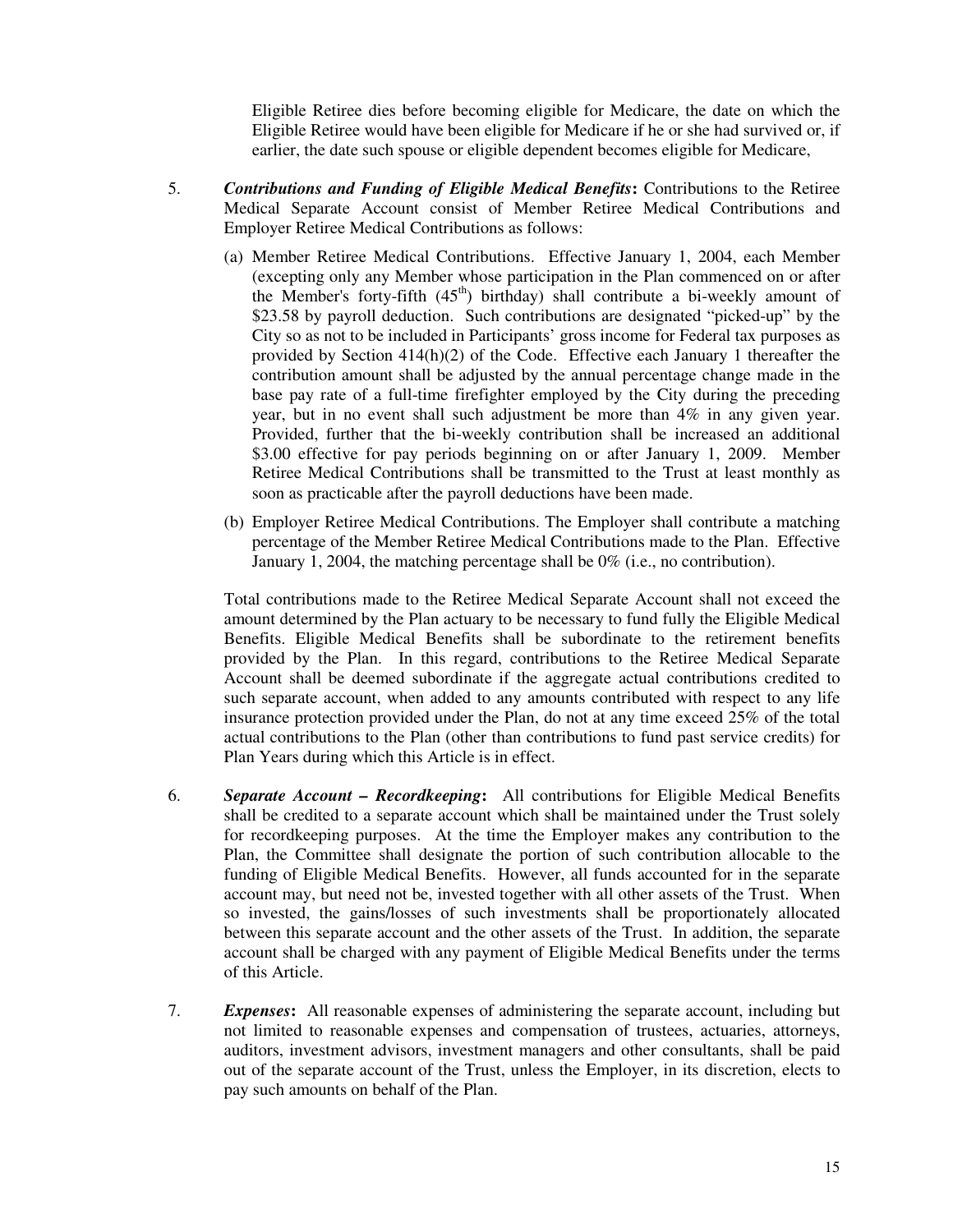- 8. *Non-Diversion of Separate Account Assets***:** Plan assets allocated to the separate account for payment of Eligible Medical Benefits may not be used for, or diverted to, any other purpose (including payment of pension benefits) prior to the satisfaction of all liabilities under this Article to provide for the payment of Eligible Medical Benefits. In this regard, if (i) the Plan is terminated, (ii) the requirement that Eligible Medical Benefits be provided under this Article is eliminated by amendment, or (iii) the Medical Plan is terminated, Eligible Medical Benefits incurred prior to such termination or amendment shall be payable under this Article to the extent then funded. Any amounts remaining in the separate account after the satisfaction of all liabilities for such Eligible Medical Benefits shall be returned to the Employer.
- 9. *Forfeiture***:** In the event an individual's interest in the separate account established pursuant to this Article is forfeited prior to termination of the Plan, an amount equal to the amount of such forfeiture shall be applied as soon as practicable thereafter to reduce the actuarially determined contributions to fund Eligible Medical Benefits provided under this Article.

# Q. **Minimum Distribution Requirements**

1. *General Rules:* The provisions of this article will apply for purposes of determining required minimum distributions for calendar years beginning with the 2003 calendar year. The requirements of this Section will take precedence over any inconsistent provisions of the Plan. All distributions required under this Section will be determined and made in accordance with the Treasury regulations under Section  $401(a)(9)$  of the Internal Revenue Code. Notwithstanding the other provisions of this Section, distributions may be made under a designation made before January 1, 1984, in accordance with Section 242(b)(2) of the Tax Equity and Fiscal Responsibility Act (TEFRA) and the provisions of the Plan that relate to Section 242(b)(2) of TEFRA.

# 2. *Time and Manner of Distribution*

- (a) **Required Beginning Date:** The participant's entire interest will be distributed, or begin to be distributed, to the participant no later than the participant's required beginning date.
- (b) **Death of Participant Before Distributions Begin:** If the participant dies before distributions begin, the participant's entire interest will be distributed, or begin to be distributed, no later than as follows:
	- i If the participant's surviving spouse is the participant's sole designated beneficiary, then, except as provided in the adoption agreement, distributions to the surviving spouse will begin by December 31 of the calendar year immediately following the calendar year in which the participant died, or by December 31 of the calendar year in which the participant would have attained age 70½, if later.
	- ii If the participant's surviving spouse is not the participant's sole designated beneficiary, then, distributions to the designated beneficiary will begin by December 31 of the calendar year immediately following the calendar year in which the participant died.
	- iii If there is no designated beneficiary as of September 30 of the year following the year of the participant's death, the participant's entire interest will be distributed by December 31 of the calendar year containing the fifth anniversary of the participant's death.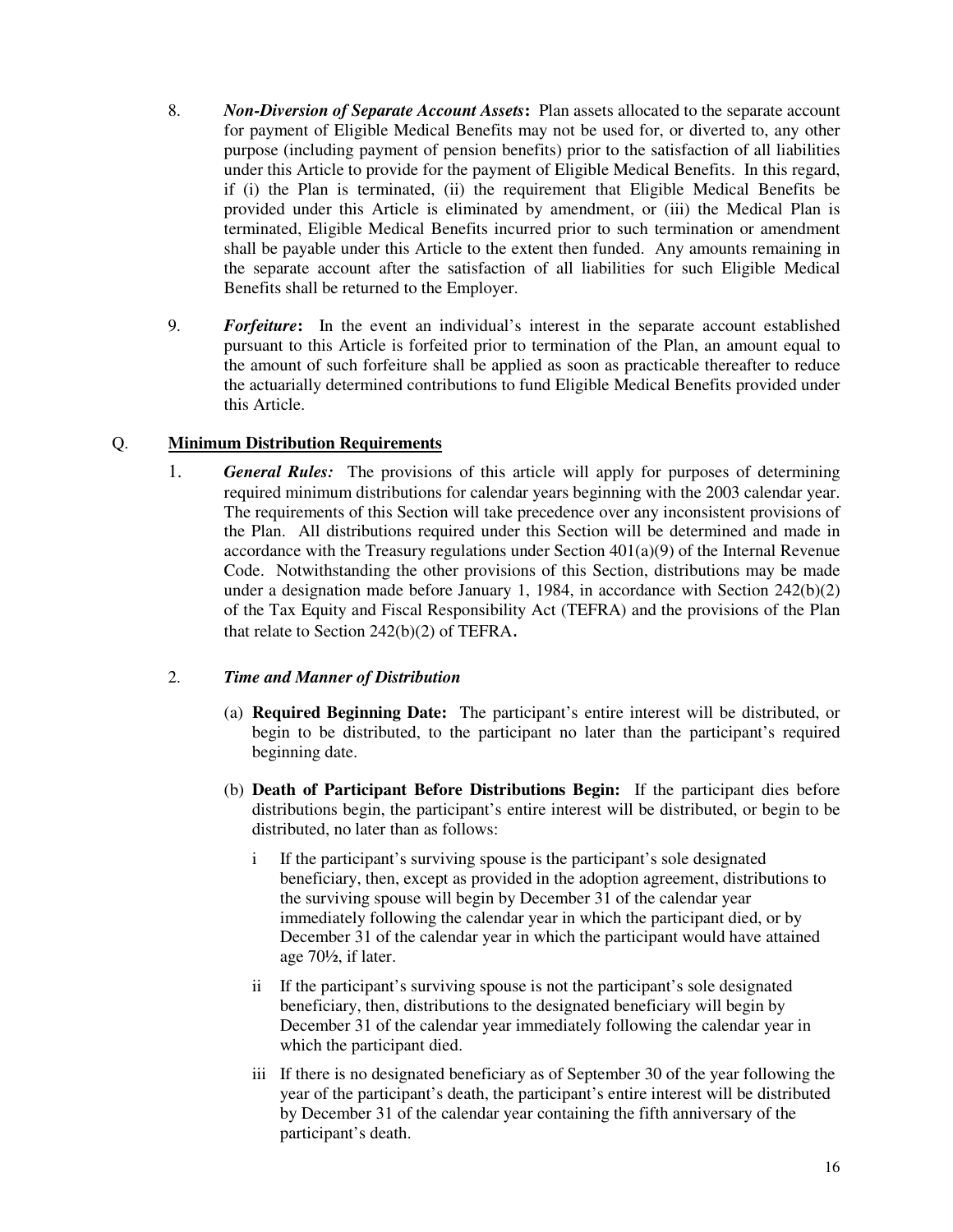iv If the participant's surviving spouse is the participant's sole designated beneficiary and the surviving spouse dies after the participant but before distributions to the surviving spouse begin, this Section Q2(b), other than Section Q2(b)i, will apply as if the surviving spouse were the participant.

For purposes of this Section Q2(b) and Section Q6, distributions are considered to begin on the participant's required beginning date (or, if Section Q2(B)(iv) applies, the date distributions are required to begin to the surviving spouse under Section  $Q2(b)(i)$ . If annuity payments irrevocably commence to the participant before the participant's required beginning date (or to the participant's surviving spouse before the date distributions are required to begin to the surviving spouse under Section  $2.2(a)(i)$ , the date distributions are considered to begin is the date distributions actually commence.

(c) **Form of Distribution:** Unless the participant's interest is distributed in the form of an annuity purchased from an insurance company or in a single sum on or before the required beginning date, as of the first distribution calendar year distributions will be made in accordance with Sections Q3, Q4 and Q5. If the participant's interest is distributed in the form of an annuity purchased from an insurance company, distributions thereunder will be made in accordance with the requirements of Section  $401(a)(9)$  of the Code and the Treasury regulations. Any part of the participant's interest which is in the form of an individual account described in Section 414(k) of the Code will be distributed in a manner satisfying the requirements of Section 401(a)(9) of the Code and the Treasury regulations that apply to individual accounts.

### 3. *Determination of Amount to be Distributed Each Year*.

- (a) **General Annuity Requirements:** If the participant's interest is paid in the form of annuity distributions under the Plan, payments under the annuity will satisfy the following requirements:
	- i the annuity distributions will be paid in periodic payments made at intervals not longer than one year;
	- ii the distribution period will be over a life (or lives) or over a period certain not longer than the period described in Section 4 or 5;
	- iii once payments have begun over a period certain, the period certain will not be changed even if the period certain is shorter than the maximum permitted;
	- iv payments will either be nonincreasing or increase only as follows:
		- 1 by an annual percentage increase that does not exceed the annual percentage increase in a cost-of-living index that is based on prices of all items and issued by the Bureau of Labor Statistics;
		- 2 to the extent of the reduction in the amount of the participant's payments to provide for a survivor benefit upon death, but only if the beneficiary whose life was being used to determine the distribution period described in Section 4 dies or is no longer the participant's beneficiary pursuant to a qualified domestic relations order within the meaning of Section 414(p);
		- 3 to provide cash refunds of employee contributions upon the participant's death; or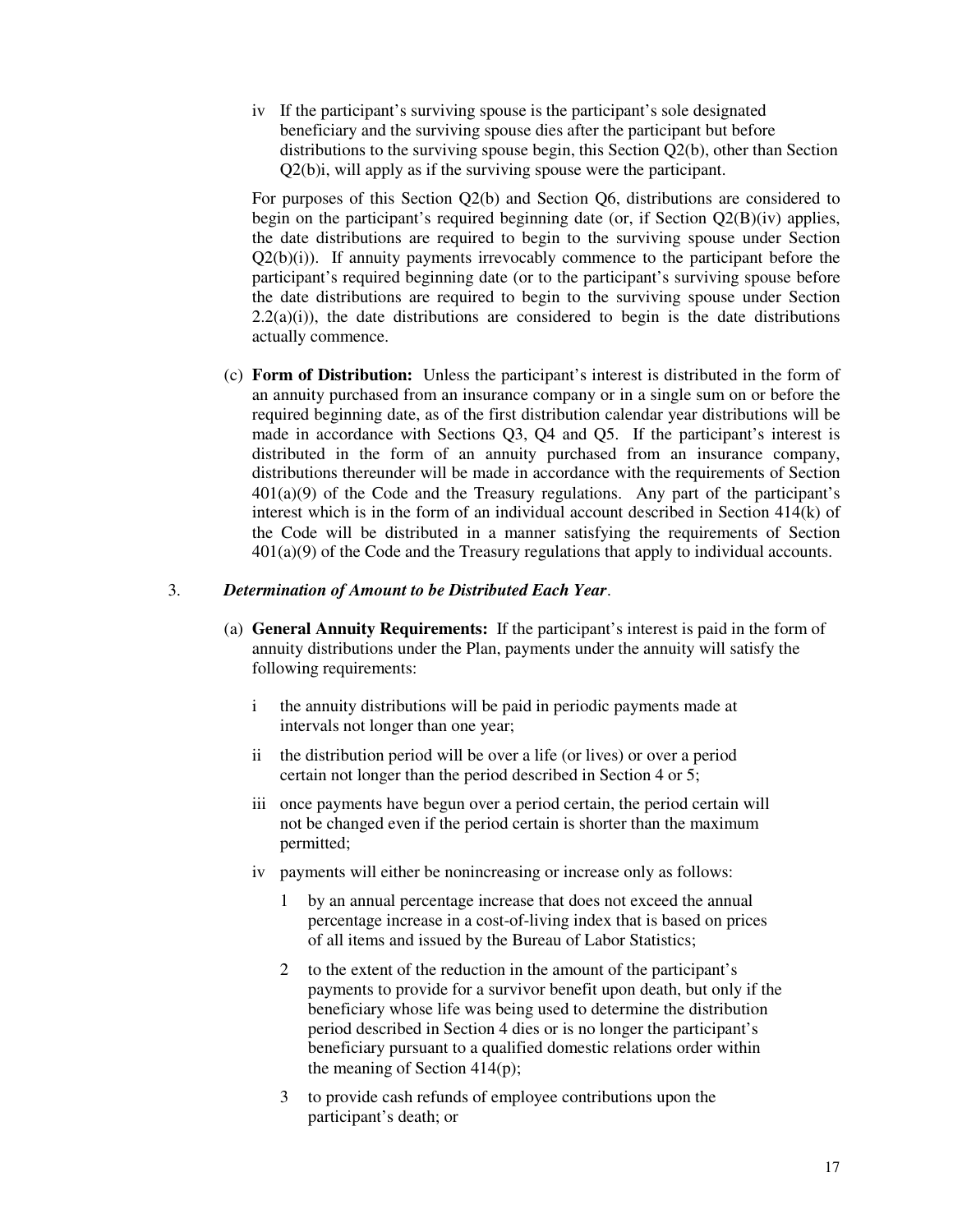- 4 to pay increased benefits that result from a plan amendment.
- (b) **Amount Required to be Distributed by Required Beginning Date:** The amount that must be distributed on or before the participant's required beginning date (or, if the participant dies before distributions begin, the date distributions are required to begin under Section  $Q_2(b)(i)$  or (ii)) is the payment that is required for one payment interval. The second payment need not be made until the end of the next payment interval even if that payment interval ends in the next calendar year. Payment intervals are the periods for which payments are received, e.g., bi-monthly, monthly, semi-annually, or annually. All of the participant's benefit accruals as of the last day of the first distribution calendar year will be included in the calculation of the amount of the annuity payments for payment intervals ending on or after the participant's required beginning date.
- (c) **Additional Accruals after First Distribution Calendar Year**. Any additional benefits accruing to the participant in a calendar year after the first distribution calendar year will be distributed beginning with the first payment interval ending in the calendar year immediately following the calendar year in which such amount accrues.

## 4. **Requirements for Annuity Distributions that Commence During Participant's Lifetime**

- (a) **Joint Life Annuities Where the Beneficiary Is Not the Participant's Spouse:** If the participant's interest is being distributed in the form of a joint and survivor annuity for the joint lives of the participant and a nonspouse beneficiary, annuity payments to be made on or after the participant's required beginning date to the designated beneficiary after the participant's death must not at any time exceed the applicable percentage of the annuity payment for such period that would have been payable to the participant using the table set forth in  $O&A-2$  of Section 1.401(a)(9)-6T of the Treasury regulations. If the form of distribution combines a joint and survivor annuity for the joint lives of the participant and a nonspouse beneficiary and a period certain annuity, the requirement in the preceding sentence will apply to annuity payments to be made to the designated beneficiary after the expiration of the period certain.
- (b) **Period Certain Annuities**. Unless the participant's spouse is the sole designated beneficiary and the form of distribution is a period certain and no life annuity, the period certain for an annuity distribution commencing during the participant's lifetime may not exceed the applicable distribution period for the participant under the Uniform Lifetime Table set forth in Section  $1.401(a)(9)$ -9 of the Treasury regulations for the calendar year that contains the annuity starting date. If the annuity starting date precedes the year in which the participant reaches age 70, the applicable distribution period for the participant is the distribution period for age 70 under the Uniform Lifetime Table set forth in Section  $1.401(a)(9)$ -9 of the Treasury regulations plus the excess of 70 over the age of the participant as of the participant's birthday in the year that contains the annuity starting date. If the participant's spouse is the participant's sole designated beneficiary and the form of distribution is a period certain and no life annuity, the period certain may not exceed the longer of the participant's applicable distribution period, as determined under this Section 4.2, or the joint life and last survivor expectancy of the participant and the participant's spouse as determined under the Joint and Last Survivor Table set forth in Section 1.401(a)(9)-9 of the Treasury regulations, using the participant's and spouse's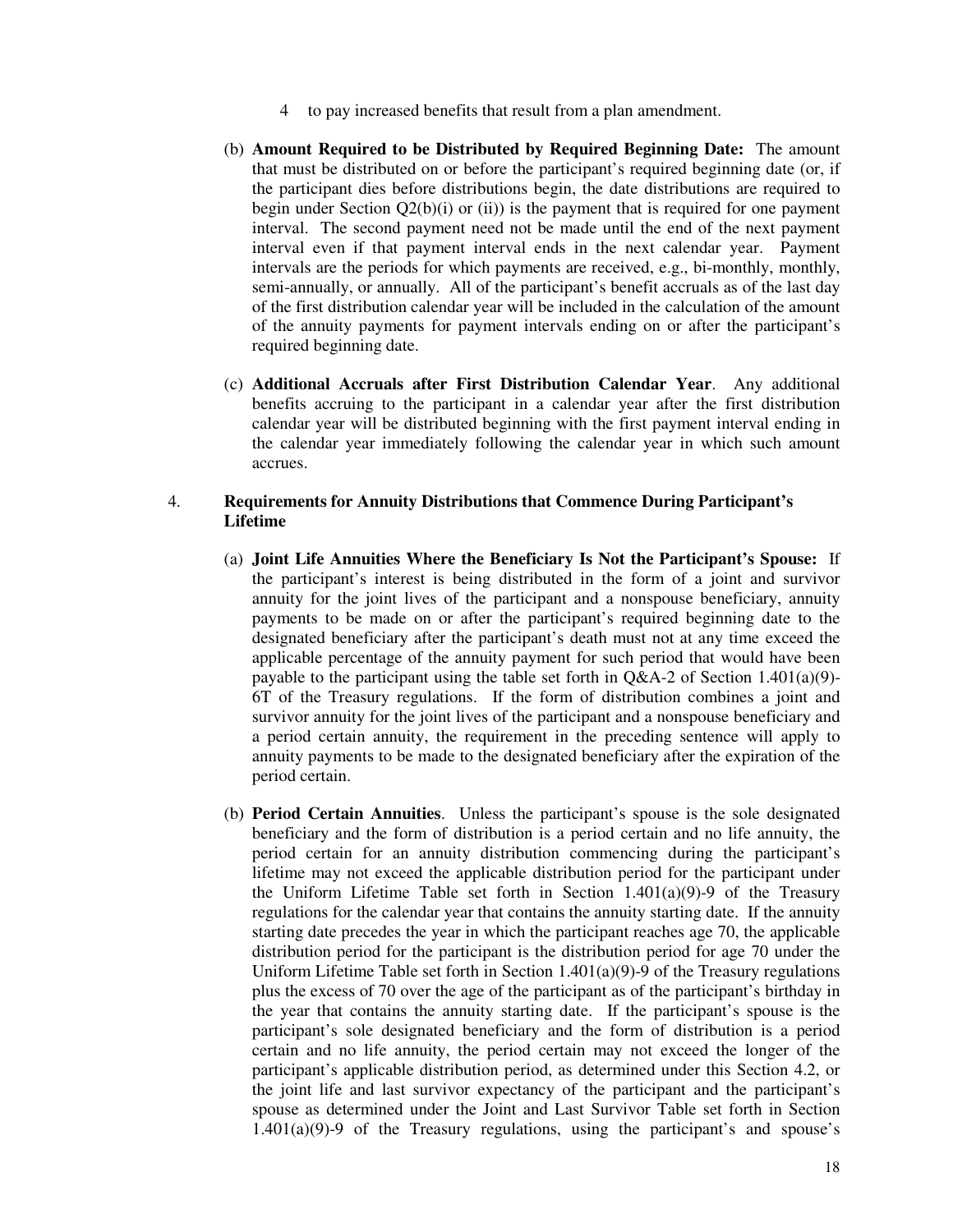attained ages as of the participant's and spouse's birthdays in the calendar year that contains the annuity starting date.

### 5. **Requirements for Minimum Distributions Where Participant Dies Before Date Distributions Begin**.

(a) Participant Survived by Designated Beneficiary. If the participant dies before the date distribution of his or her interest begins and there is a designated beneficiary, the participant's entire interest will be distributed, beginning no later than the time described in Section 2.2(a) or (b), over the life of the designated beneficiary or over a period certain not exceeding:

unless the annuity starting date is before the first distribution calendar year, the life expectancy of the designated beneficiary determined using the beneficiary's age as of the beneficiary's birthday in the calendar year immediately following the calendar year of the participant's death; or

if the annuity starting date is before the first distribution calendar year, the life expectancy of the designated beneficiary determined using the beneficiary's age as of the beneficiary's birthday in the calendar year that contains the annuity starting date.

- (b) **No Designated Beneficiary**. If the participant dies before the date distributions begin and there is no designated beneficiary as of September 30 of the year following the year of the participant's death, distribution of the participant's entire interest will be completed by December 31 of the calendar year containing the fifth anniversary of the participant's death.
- (c) **Death of Surviving Spouse Before Distributions to Surviving Spouse Begin**. If the participant dies before the date distribution of his or her interest begins, the participant's surviving spouse is the participant's sole designated beneficiary, and the surviving spouse dies before distributions to the surviving spouse begin, this Section Q5 will apply as if the surviving spouse were the participant, except that the time by which distributions must begin will be determined without regard to Section 2.2(a).

#### 6. **Definitions for Section Q**

- (a) **Designated Beneficiary**. The individual who is the designated beneficiary under Section  $401(a)(9)$  of the Internal Revenue Code and Section 1.401(a)(9)-1, Q&A-4, of the Treasury regulations.
- (b) **Distribution Calendar Year**. A calendar year for which a minimum distribution is required. For distributions beginning before the participant's death, the first distribution calendar year is the calendar year immediately preceding the calendar year which contains the participant's required beginning date. For distributions beginning after the participant's death, the first distribution calendar year is the calendar year in which distributions are required to begin pursuant to Section 2.2.
- (c) **Life Expectancy**. Life expectancy as computed by use of the Single Life Table in Section 1.401(a)(9)-9 of the Treasury regulations.
- (d) **Required Beginning Date**. The date specified in the Plan.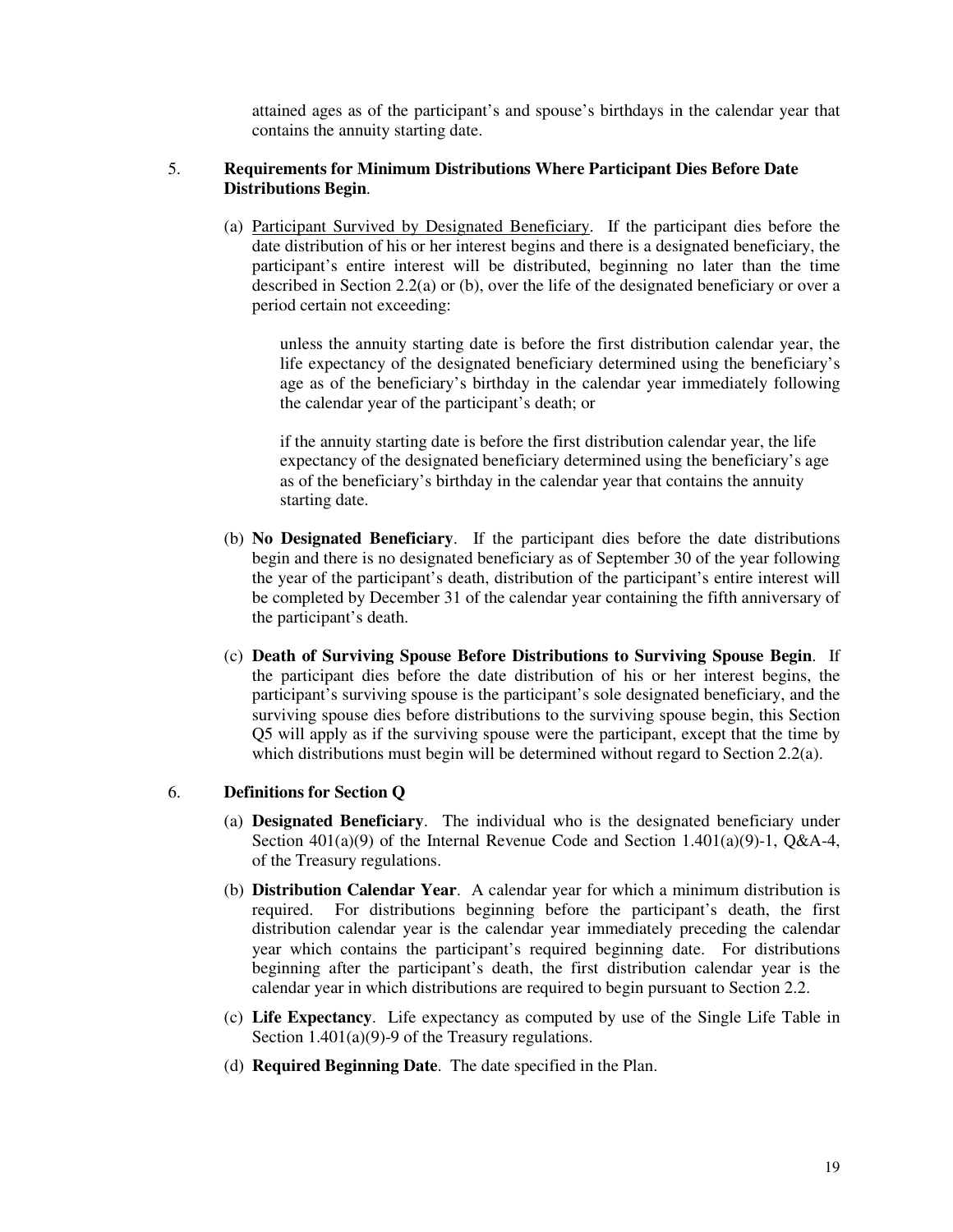## **R. Thirteenth Check**

The Board of Trustees may declare a thirteenth check payable to current payees (Retired Members and beneficiaries in payment status) provided all of the following requirements are met:

- 1. The current contribution rate to the Fund is sufficient to meet the annual actuarial normal cost of the plan and to amortize any remaining unfunded actuarial liability of a period of 30 years or fewer, as evidenced by the most recent actuarial valuation of the plan, adjusted for any changes in plan provisions that have been made subsequent to the actuarial valuation.
- 2. The rate of return on market value net of expenses for the Plan Year exceeds the actuarially assumed rate of return used in the most recent actuarial valuation.
- 3. The cumulative rate of return on market value, net of expenses and any prior thirteenth check payments, for the most recent five consecutive Plan Years expressed as an annual compound rate of return exceeds the actuarially assumed rate of return used in the most recent actuarial valuation.
- 4. The excess return above the actuarial requirement exceeds the total amount of the thirteenth checks for the year. For this purpose, the excess return above the actuarial requirement shall be calculated as:

the rate of return on market value net of expenses less the actuarial assumed rate of return,

## *multiplied by*

the present value of benefits for participants in payment status,

# *and then multiplied by*

the actuarial liability funded ratio (not exceeding one) which is the market value of assets divided by the actuarial liability for all participants.

5. In the years a thirteenth check is paid, such check will be issued with the November retirement check.

## **S. Compliance with Section 845 of the Pension Protection Act of 2006**

Effective January 1, 2007, payments to Retired Members and beneficiaries in payment status may be allocated as directed by the Retired Member or beneficiary between direct payments to the payee and payments made to an insurer, qualified health plan, or qualified long term care plan for the benefit of the payee in order to meet the requirements of Section 845 of the Pension Protection Act of 2006 relating to favorable tax treatment of distributions from a governmental retirement plan for eligible retired public safety officers, their spouses, and dependents.